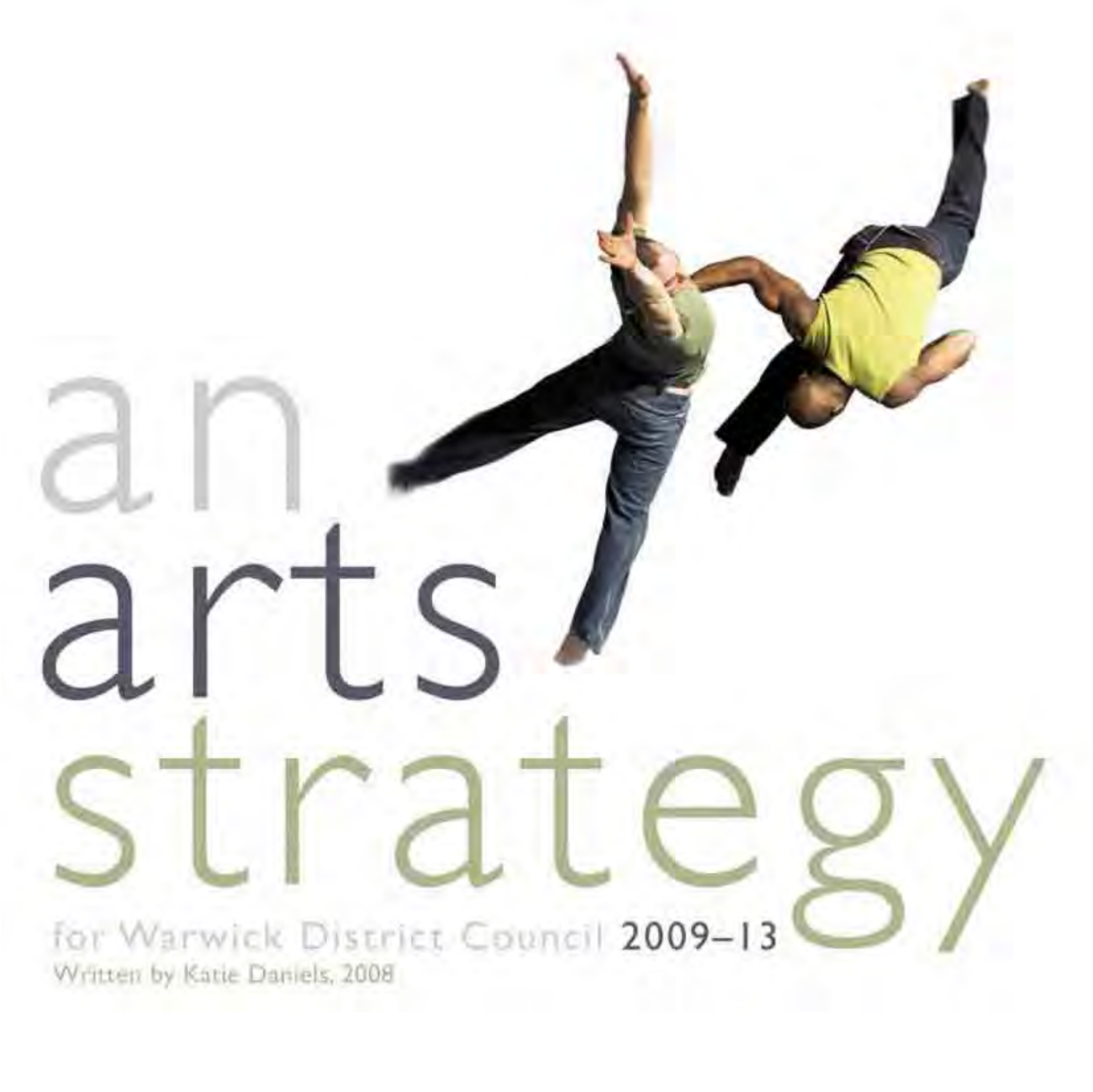# Preface

I am delighted to have the opportunity to write the foreword to the new Arts Strategy for Warwick District Council.

This document is the result of extensive consultation between different organisations and interested groups across the district. The strategy was adopted by the council's Executive in December 2008, and will form the starting point for a way forward for arts within the district until 2013.

Its purpose is to be a flexible and 'live' reference point, and a guide for arts organisations that already work with, or hope to work with, the council. The Action Plan should be seen as a framework within which the council can make effective use of the available resources towards supporting the local arts scene for the benefit of residents, visitors and those active in the sector.

The uncertainty presented by the current economic climate will create both challenges and opportunities for the arts sector throughout the country. However, this strategy highlights how, in Warwick District, we have a thriving and vibrant arts community, and demonstrates the council's continued commitment to such an essential and valued part of our lives.

Chan White

Councillor Chris White, Portfolio Holder for Culture at Warwick District Council

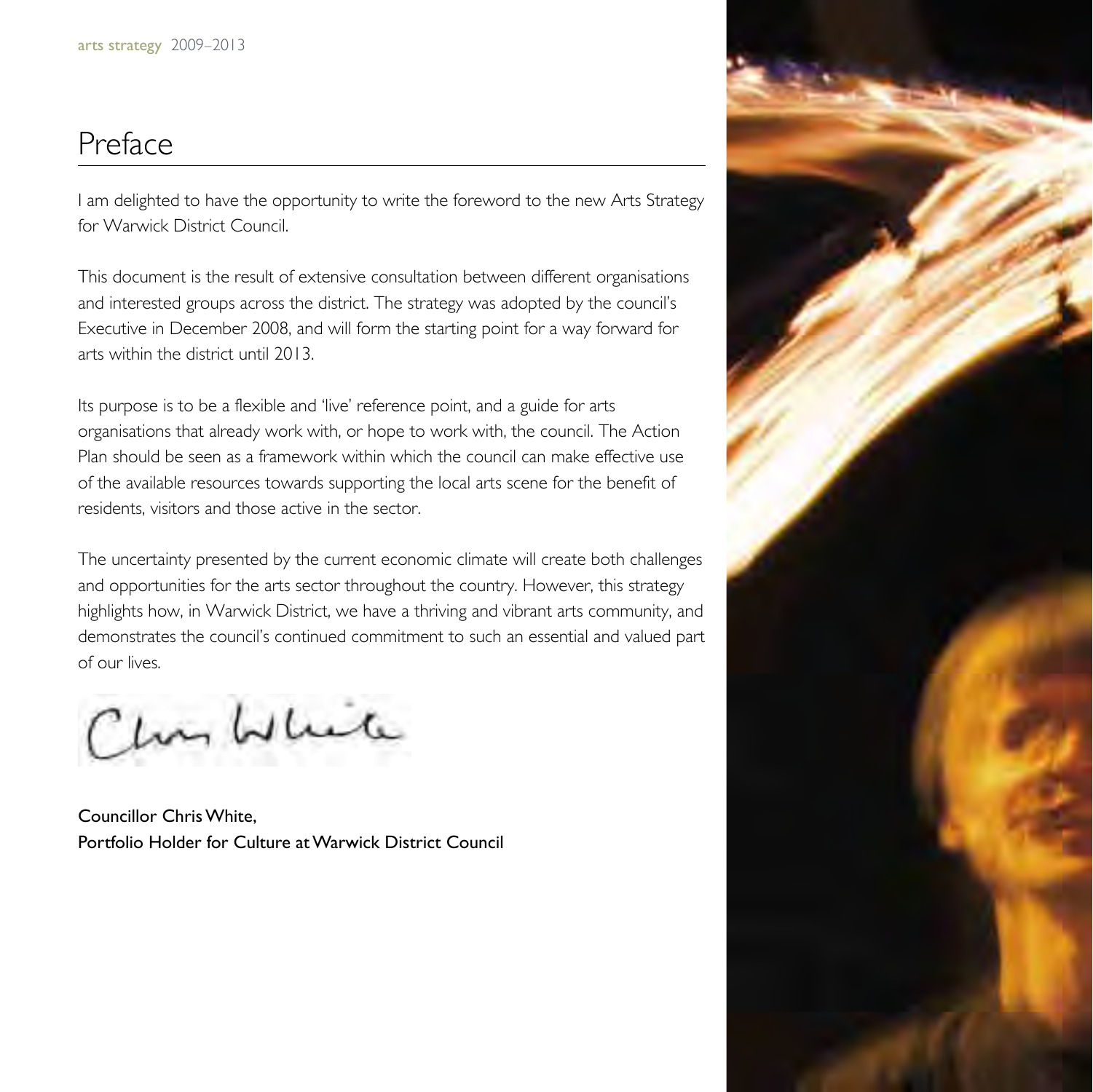

| $\overline{2}$ | Executive Summary                                   |
|----------------|-----------------------------------------------------|
| Page           | Section                                             |
| 5              | Acknowledgements                                    |
| 6              | Introduction                                        |
| 9              | National context                                    |
| 2              | Regional context                                    |
| 4              | Local context                                       |
| 16             | About the District                                  |
| 9              | The local arts scene                                |
| 26             | Warwick District Council's Arts Development service |
| 30             | <b>Consultation Process</b>                         |
| 32             | Questionnaire results                               |
| 34             | A note about the scope of the Arts Strategy         |
| 36             | Action Plan                                         |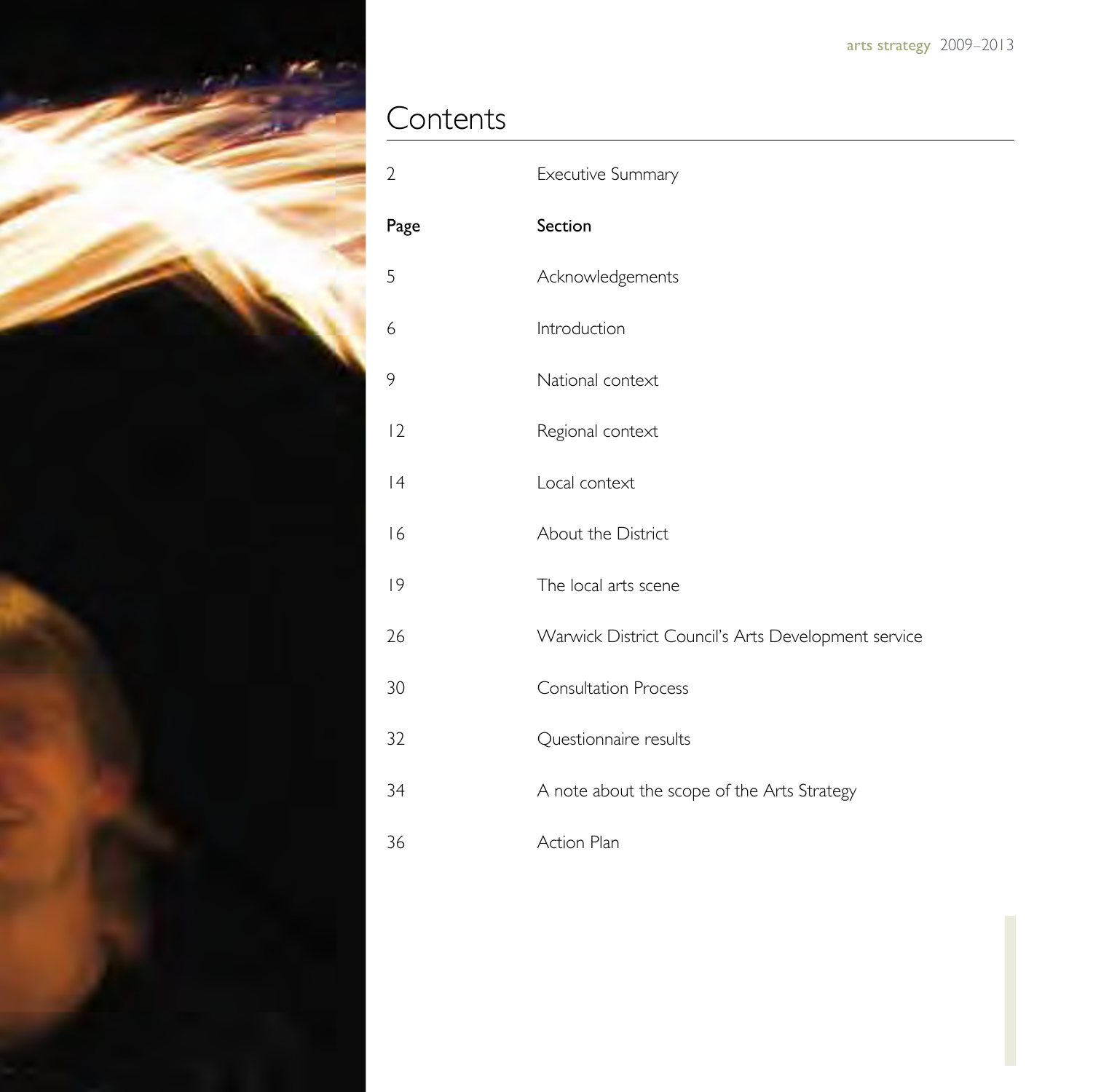## Resource recommendations

# Executive Summary

- **1.** The Arts Strategy explores current arts provision within the District and includes an Action Plan. The Action Plan is intended to provide a framework for the delivery of the Council's Arts Development service until 2013.
- **2.** The Arts Development service covers a wide range of artforms including visual arts and photography, crafts, 3D arts and sculpture, film and digital arts, dance, theatre, music and opera, street arts, and creative writing.
- **3.** The Arts Strategy Action Plan also looks at how the Arts Development service might feed in to public art initiatives in partnership with the relevant Warwick District Council Economic Development staff.
- **4.** The Strategy also considers the relationship of the arts to cultural tourism.
- 5. An<br>has<br>one **5.** An intensive consultation process has taken place including one-toone interviews, public consultation

meetings and online questionnaires. The Themes, Strategic Aims and Objectives of the Arts Strategy Action Plan have been identified through the consultation process.

- **6.** The period covered by the Arts Strategy includes the Cultural Olympiad – a national initiative linked to the London 2012 Olympic Games.
- **7.** The Arts Strategy aims to reflect the key themes of the Warwickshire Local Area Agreement 2008–2011 and the objectives of the Warwick District Council Corporate Strategy 2008–2011.
- **8.** Warwick District is culturally rich and has a vibrant and active local arts community together with a confident and high profile professional arts sector. The District is proud of its cultural heritage and boasts a high level of arts provision. It compares well to other areas. Music and visual arts are particularly strong. There are also a large number of annual cultural festivals. The District Council's commitment to and investment in the arts has been important in maintaining this excellent level of arts provision.

Activity that is currently less well developed includes grass roots community work with hard to reach groups, including black and minority ethnic communities; public art as a strategic area of work; innovation and risk within the arts; and monitoring and evaluation of arts activity.

**9.** A Cultural Quarter for the area is being developed in south Leamington, with its hub at Spencer Yard. Advantage West Midlands has made an offer of funding for the second phase of the redevelopment works. The Cultural Quarter and the redevelopment of Spencer Yard present exciting arts opportunity and potential for the area. However, the site currently suffers from poor public access, signage and lighting and a lack of

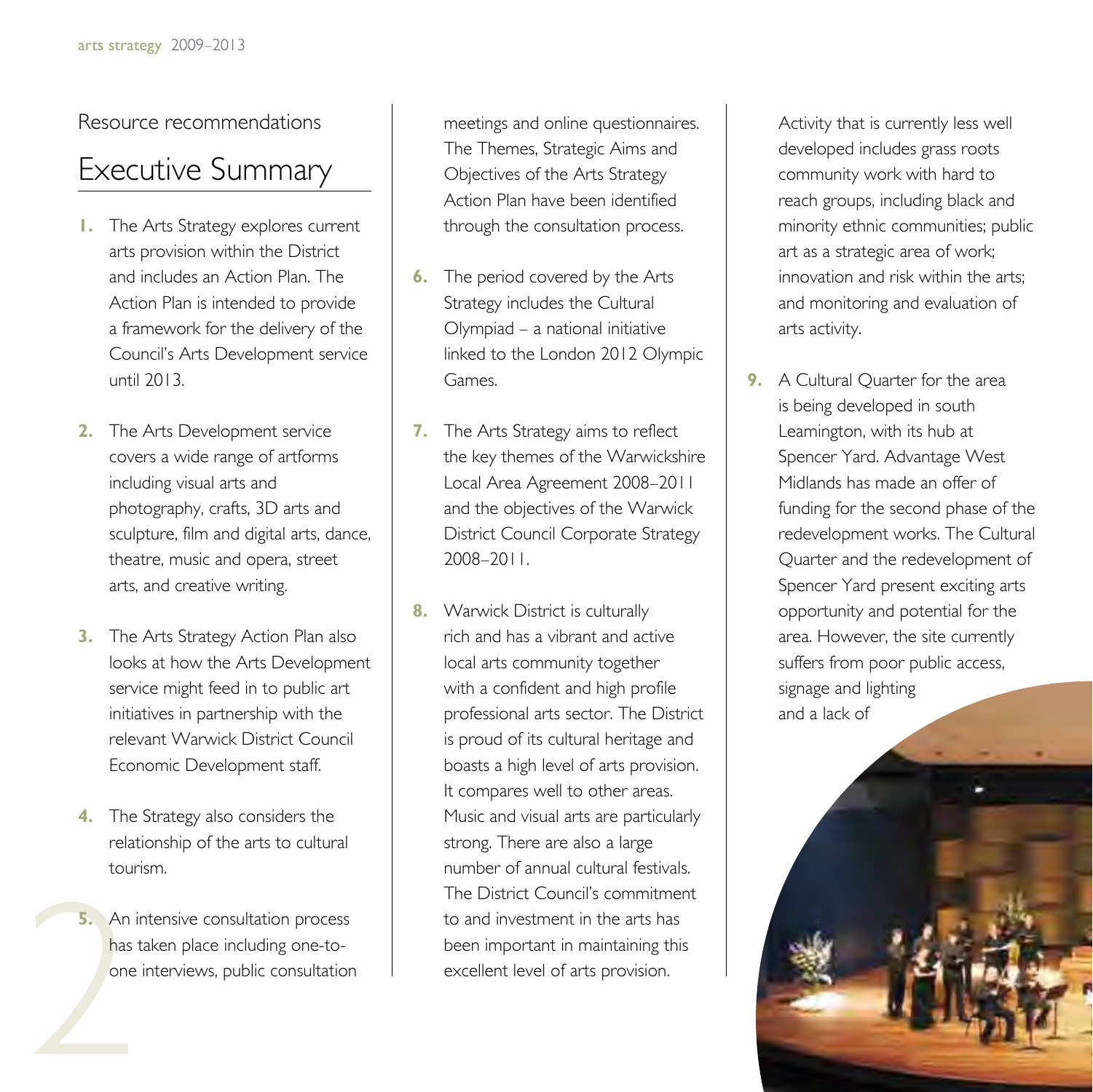public information/understanding about what the Cultural Quarter is and its potential benefits to the area. The Arts Strategy Action Plan suggests a number of steps that might be taken towards addressing these issues.

- **10.** The Arts Development Service is currently staffed by one part-time Arts Development Officer [ADO] (20.5 hours per week), based within the Cultural Services Unit and reporting to the Heritage & Arts Manager.
- **11.** The consultation process for this Arts Strategy showed that people greatly valued the arts development services provided by Warwick District Council and the one-to-one support provided by the ADO. However, stakeholders felt that the part-time

role limited the capacity of what the Officer could achieve and was insufficient to fulfil the demands of the role.

- **12.** The role of ADO is a broad one, encompassing all the artforms listed at point 2 above. In order for the role to function in a strategic way, within the limitations of the time and resources available, the direct organisation of events is not the best use of this role. Instead, the role should exist to support and facilitate other arts providers. The Arts Strategy consultation process identified a number of ways in which this could be done. This approach also helps to ensure the sustainability of arts development work, by 'skilling up' local providers.
- **13.** It is important to ensure that the process for obtaining financial support for arts activity from Warwick District Council is transparent, accessible and properly monitored. This Arts Strategy recommends that organisations should access Arts Development funding either through the Key Clients arrangements as part of the Coventry, Solihull & Warwickshire Arts Partnership, or through a

new Arts Development Grants scheme based on the current Cultural Grants scheme. The Strategy recommends an increase in both the Council's Key Clients and Grants budgets to address this, through the reallocation of existing Arts Development resources.

- **14.** If the number of Arts Development Officer hours remains the same, this will limit the ability of the Arts Development Service to achieve all of the proposed actions in the Arts Strategy Action Plan. Some of the proposed actions require either additional Arts Development Officer hours or external funding in order to be achievable. These actions are indicated within the Action Plan and where possible, sources of external funding have been identified.
- 3 **15.** The Arts Strategy Action Plan has three key Themes. Each theme has a Strategic Aim and a number of Objectives. Each Objective has proposed actions associated with it. The Themes, Strategic Aims and Objectives are shown below.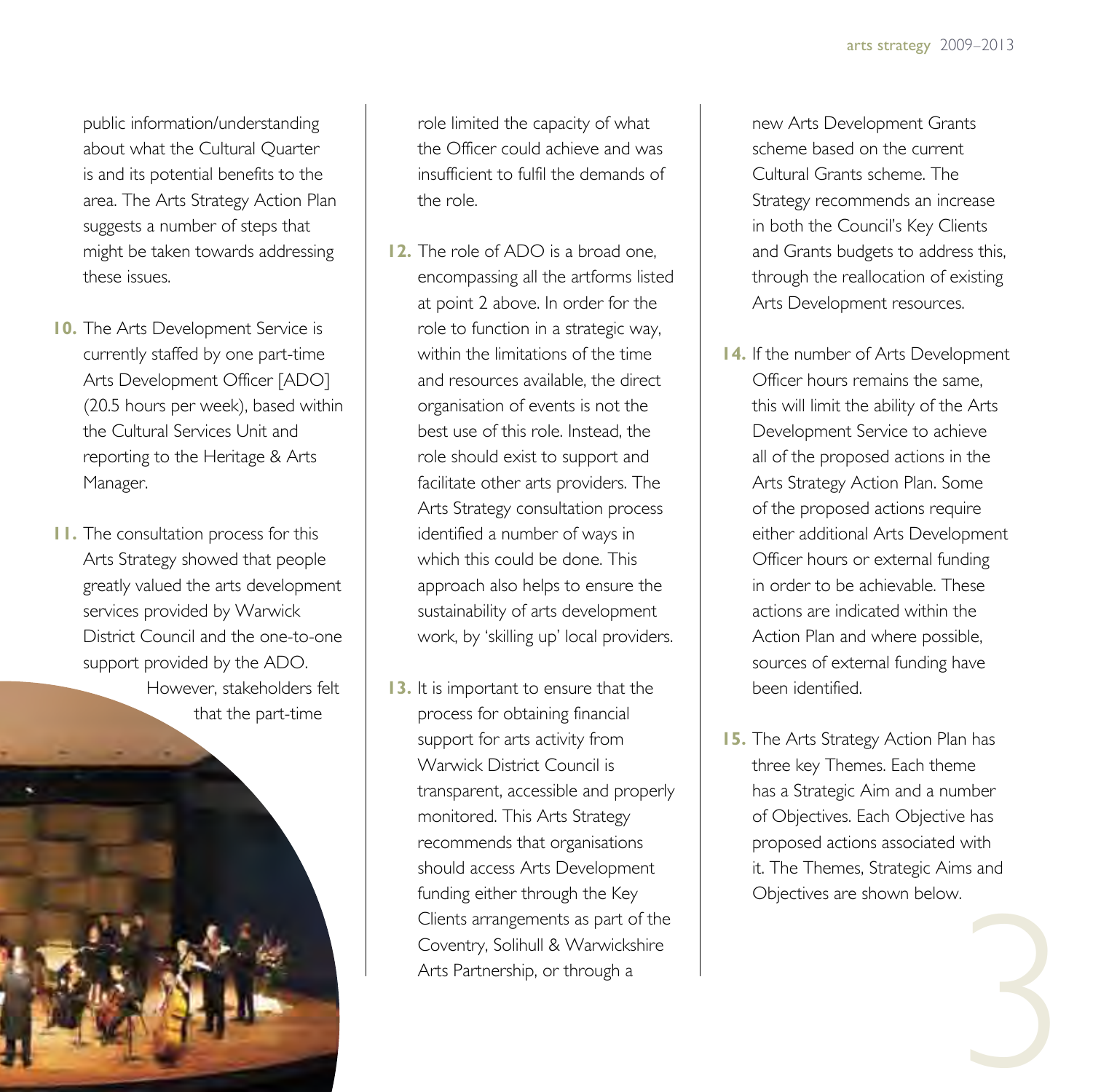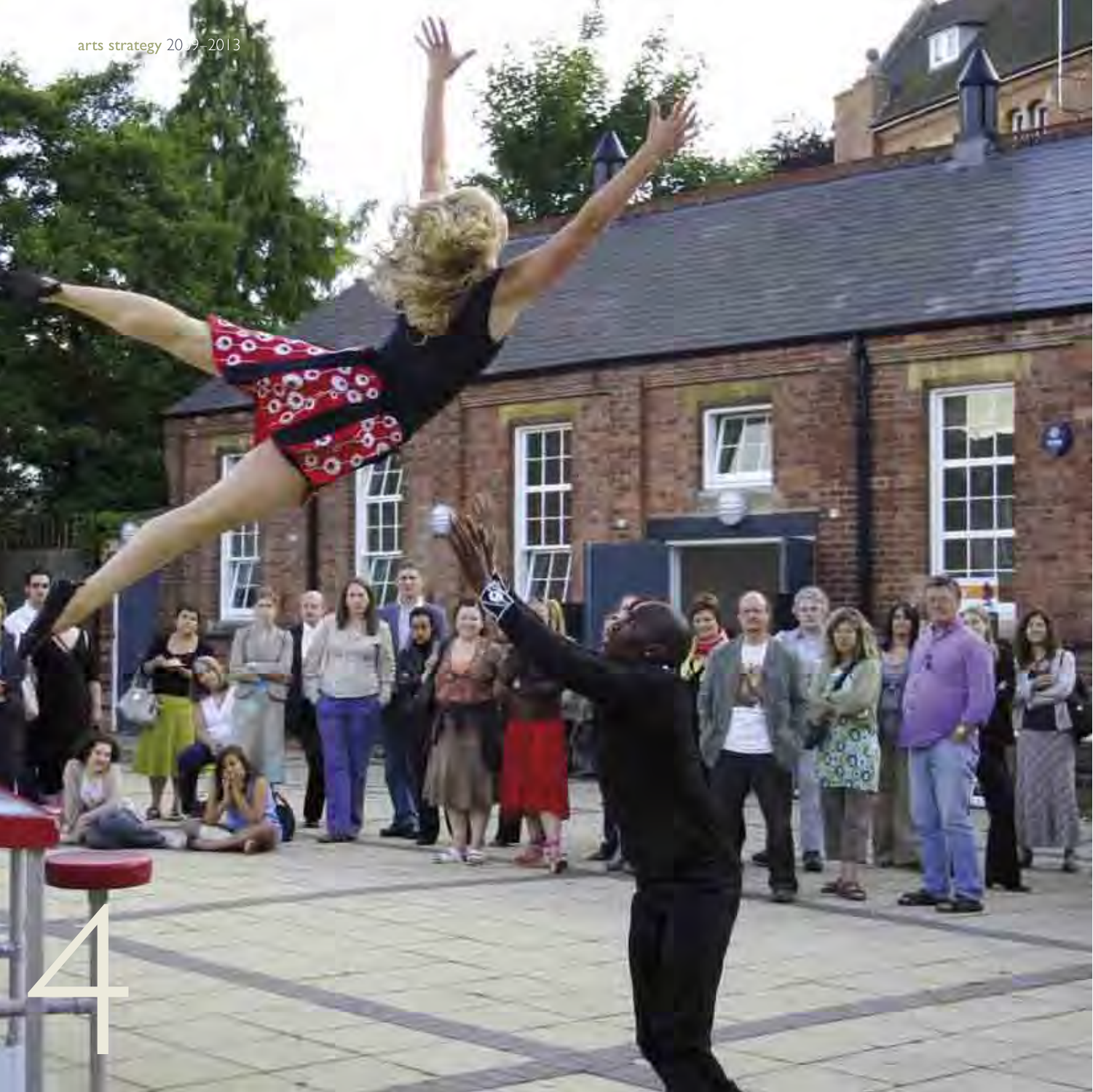# Arts Strategy Action Plan:

# Themes, Strategic Aims and Objectives

#### Vision statement:

We will build on Warwick District's culture of creativity by stimulating accessible, diverse and innovative arts provision to enrich the quality of life.

## Theme 1: Arts for everyone Strategic aim: Increase participation and attendance in the arts

#### Objectives:

- Raise the profile of the District's arts activity
- **•** Facilitate increased opportunities to participate in and experience the arts
- Advocate using the arts to create stronger, safer, healthier communities
- Facilitate increased engagement with hard to reach groups through the arts
- Engender a culture of creativity for young people
- Celebrate the achievements of local arts organisations and practitioners
- $\bullet$  Support local arts activity to celebrate the Cultural Olympiad

Theme 2: A thriving creative economy

Strategic aim: Develop the role of the arts in economic development and enterprise

#### Objectives:

- Strengthen the District's arts infrastructure so that the arts can thrive
- $\bullet$  Enhance the ability of creative businesses to contribute to the local economy
- $\bullet$  Facilitate communication and collaboration between organisations and sectors

# Theme 3: Unique spaces and places

Strategic aim: Use the arts to help make the District an attractive place to live, work and visit

#### Objectives:

- $\bullet$  Use the arts to revitalise and enhance the District's public spaces
- **•** Develop a vibrant, well-used Cultural Quarter
- Celebrate Warwick as a festival town
- Develop international links
- **Increase and enhance cultural tourism** in the lead up to 2012

# Acknowledgements

This Arts Strategy has been produced with grateful thanks to: Chris Elliott, Councillor Chris White, Rose Winship, Jeff Watkin, Paul Pinkney, Louise Piper and Rosalyn Smith at Warwick District Council; Elaine Pantling of Laurielorry Theatre Company for her excellent creative consultation; Anand Chhabra; Tom Dobedoe; Motionhouse Dance Theatre; Stella Carr and Hybrid Arts; Armonico Consort; John Laidlaw of Live & Local; Peter Nicholson at the Royal Spa Centre; Dutch Van Spall at The Assembly; Kat Fishwick at Warwickshire County Council; Bryan Harrison; Stewart McGill at Playbox Theatre; Helen Meeke; Richard Phillips; Clare Mitchell; and all those who attended consultation meetings, completed questionnaires and sent in their feedback on the draft Arts Strategy. We couldn't have done it without you!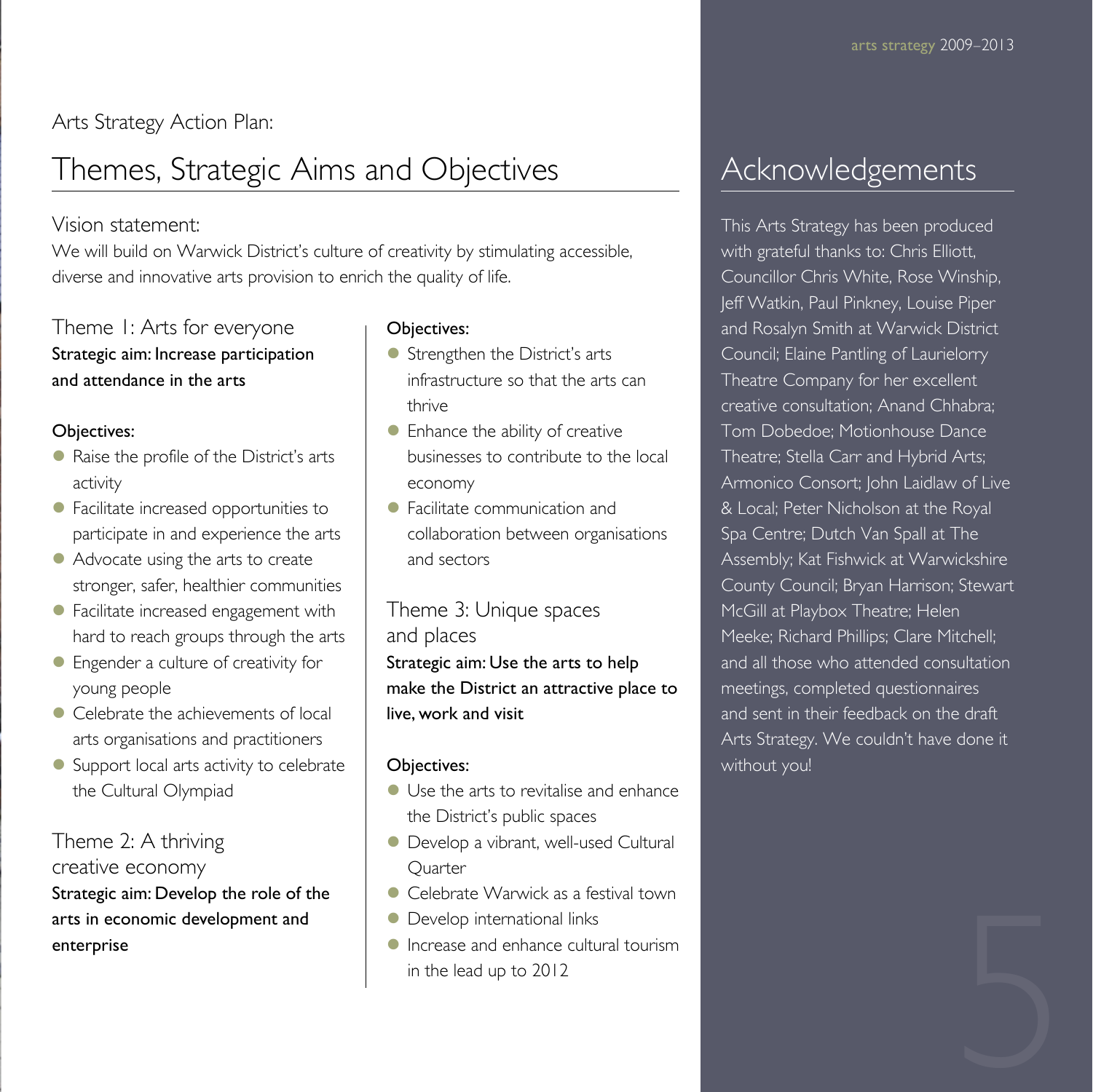# Introduction

Welcome to Warwick District Council's Arts Strategy for 2009–2013.

The Arts Strategy explores current arts provision within the District and includes an Action Plan based on public consultations carried out over summer 2008. The Action Plan is intended to provide a framework for the delivery of the Council's Arts Development service until 2013.

Warwick District Council wants to work with a wide range of partners at local, regional and national level to achieve the objectives set out in the Arts Strategy. We hope that this document will be useful to our partners and potential partners, and to local residents and artists, in understanding our priorities and how we might work together.

What<br>The Art<br>the full r What is meant by 'the arts'? The Arts Development service covers the full range of artforms including visual arts and photography, crafts, 3D arts and sculpture, film and digital arts, dance, theatre, music and opera, street arts, and creative writing.

Public art is the responsibility of Warwick District Council's Economic Development team. However, the Arts Strategy Action Plan looks at how the Arts Development service might feed in to public art initiatives in partnership with the relevant Warwick District Council staff.

The Strategy also considers the relationship of the arts to cultural tourism.

Our consultation process We have tried to consult as many people as possible in producing this Strategy to make sure that it reflects local needs, interests and priorities.

#### We have:

Carried out one-to-one interviews with some of the Arts Development service's key partners and

stakeholders across the district, county and region;

- Held four open public consultation meetings;
- $\bullet$  Held four targeted consultation meetings for organisations and individuals in priority sectors (young people; the third age; creative industries; and strategic agencies);
- Made contact with umbrella groups where this has enabled us to consult a number of organisations and individuals at the same time;
- $\bullet$  Invited people to complete an online questionnaire via the Council's website.

The consultation process involved a wide range of user groups and their representatives, including hard to reach groups. The Themes, Strategic Aims and Objectives of the Arts Strategy Action Plan have been identified through the consultation process.

We asked all consultees for their comments on a draft version of the Arts Strategy before it was published.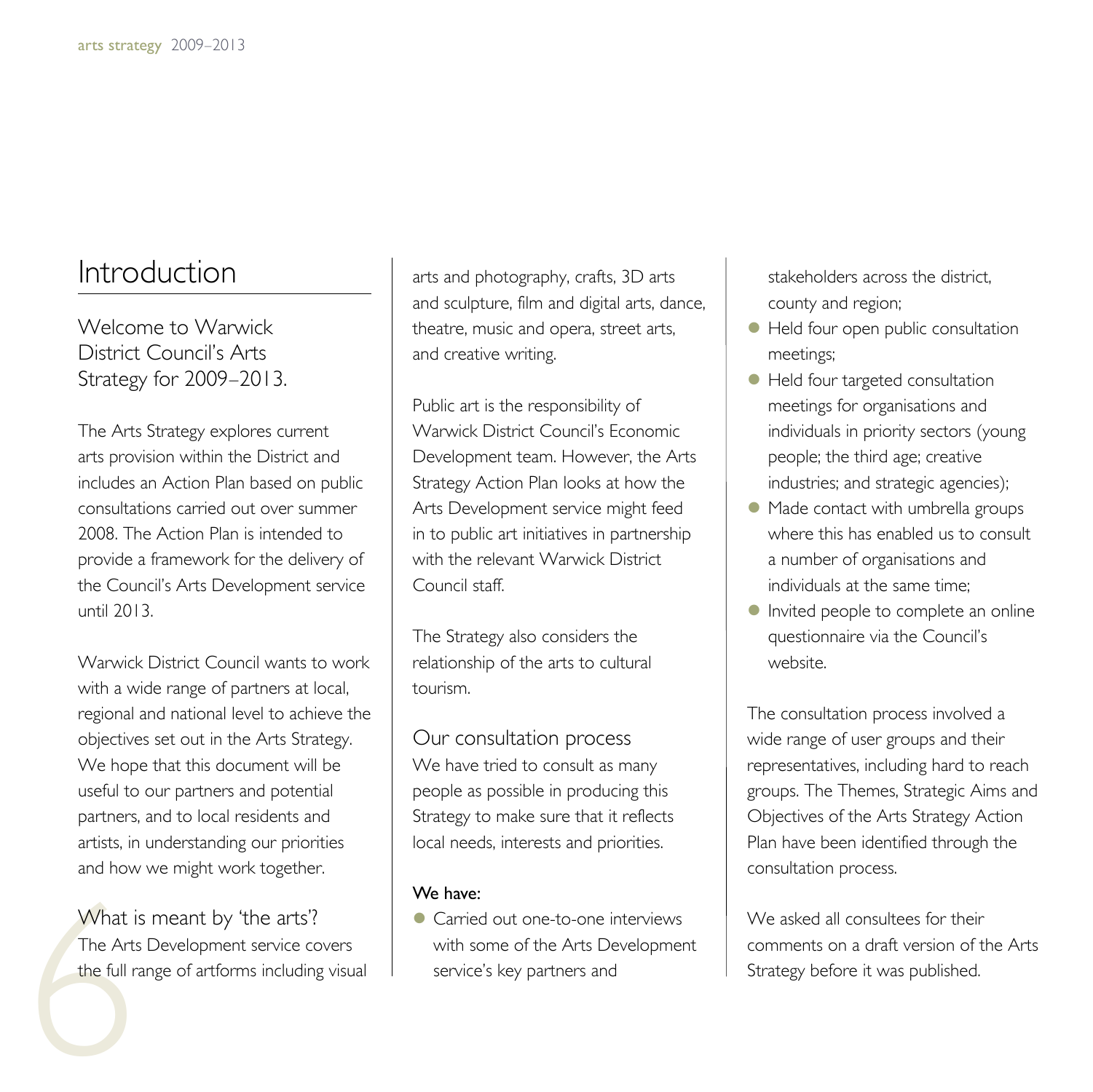

 $\overline{\text{C}\text{K}}$ 

 $c_{\mathbf{1}}$ 

vipuntor<br>1900<br>1900<br>1970 Mili

O.

7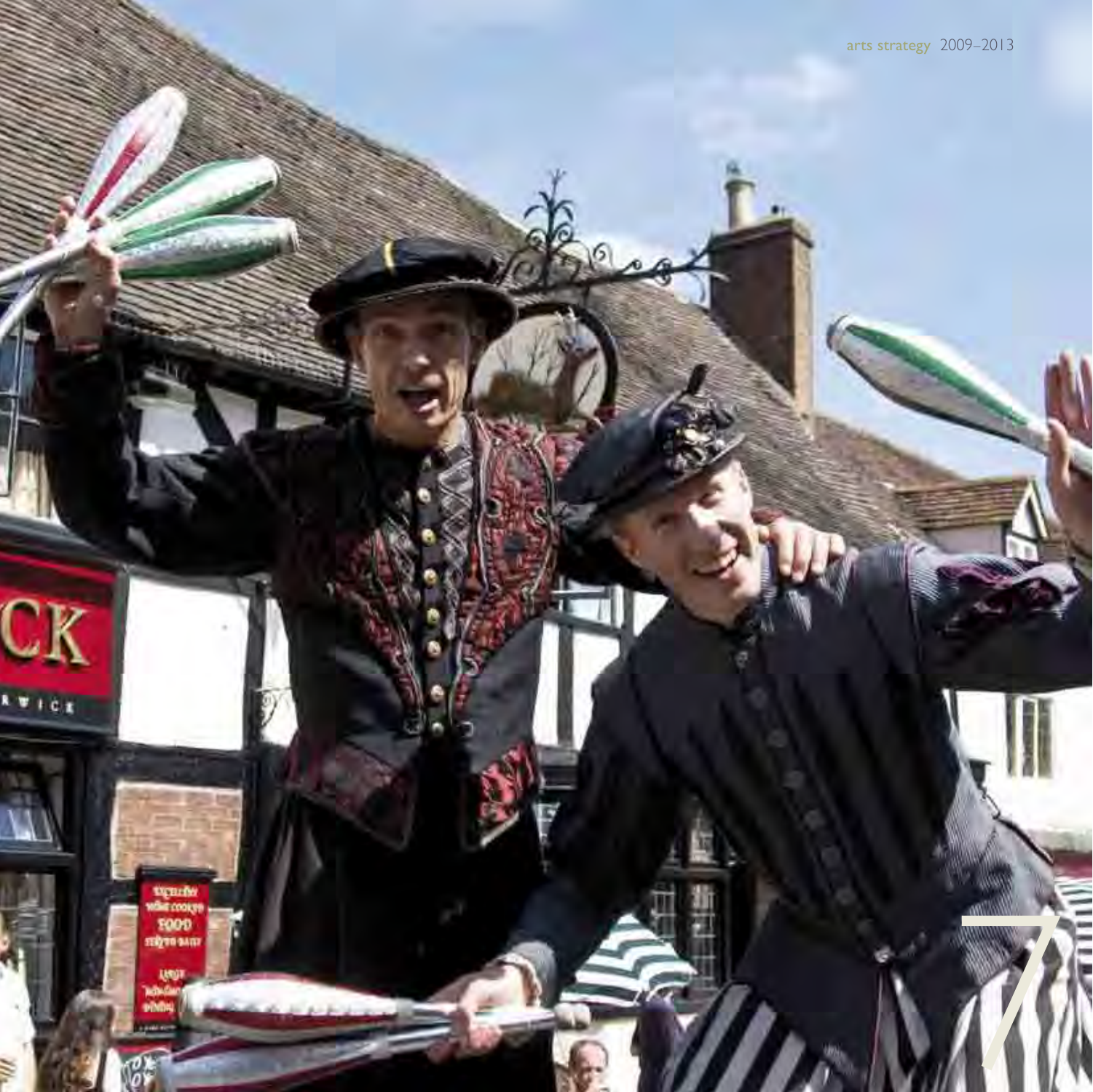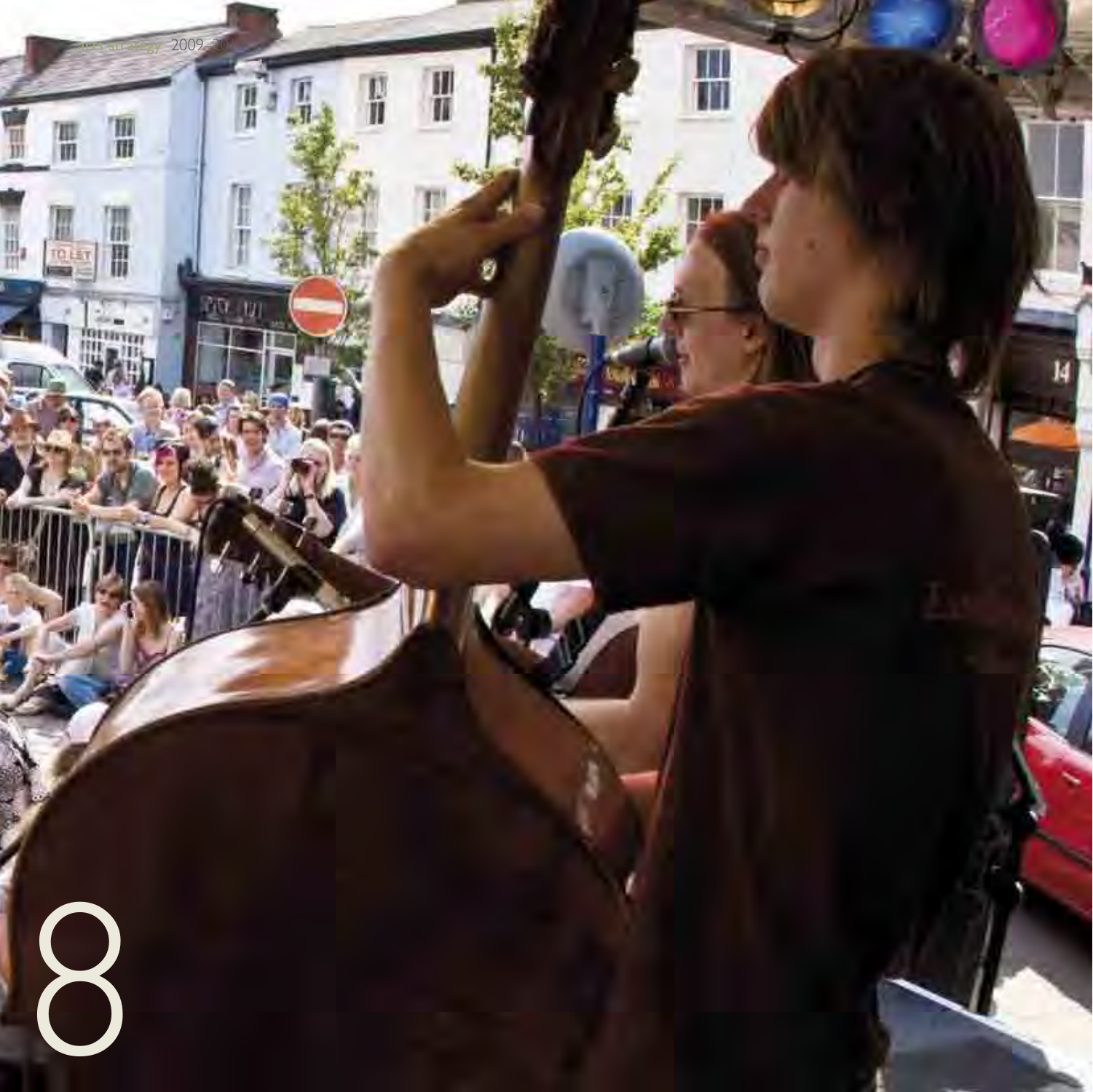# National context

Arts Council of England The Arts Council of England [ACE] is the national development agency for the arts and has nine regional offices. The Arts Council's mission for 2008–2011 is Great Art for Everyone. There are four development priorities:

- Digital opportunity;
- Visual arts;
- Children and young people;
- $\bullet$  London 2012.

The Arts Council has agreed five national objectives with the Department for Culture, Media & Sport [DCMS], against which outcomes are judged:

- $\bullet$  Excellence high quality arts practice and experience;
- $\bullet$  Reach more people attending and taking part in the arts;
- $\bullet$  Engagement more people feel that there are opportunities to enjoy and get actively involved in, arts activities that are personally relevant to them;
- $\bullet$  Diversity arts that reflect the diversity of contemporary England;
- $\bullet$  Innovation artists have the freedom and are challenged to innovate.

ACE receives central government funding which it distributes through managed funds and regular funding for key organisations. The level of central government funding for the arts has been affected by the diversion of resources to London 2012. ACE also distributes lottery funding through the Grants for the Arts programme.

# Department for Culture, Media and Sport

The DCMS is the government department with responsibility for the arts and creative industries. The Department also has responsibility for the National Lottery and for London 2012, among many other areas.

The Department's aim is: We aim to improve the quality of life for all through cultural and sporting activities, to support the pursuit of excellence and to champion the tourism, creative and leisure industries.

The Department's specific aims for the arts are:

The aim of our work is to maximise the contribution from the arts sector to our strategic priorities; Children and Young People; Communities; the Economy; and Delivery.

We also aim to:

- Broaden access for all to a rich and varied artistic and cultural life
- $\bullet$  Ensure that the artistic activity we

fund aspires to be world class

- $\bullet$  Ensure that everyone has the opportunity to develop artistic talent and to achieve excellence in the arts
- $\bullet$  Develop the educational potential of all the nation's artistic and cultural resources
- $\bullet$  Raise standards of artistic and cultural education and training
- **Ensure an adequate skills supply for** the arts and cultural sectors
- **C** Reduce the number of those who feel excluded from society, by using the arts

Cultural Offer (Find Your Talent) The government believes that every child should experience five hours of high quality culture each week, in and out of school.

Ten pilot programmes to test this plan are being run from 2008 to 2011. The pilot programme for the West Midlands is in Telford & Wrekin.

# The National Lottery

the<br>the<br>distribution of the contract of the contract of the contract of the contract of the contract of the contract of the contract of the contract of the contract of the contract of the contract of the contract of the co For every  $£1$  spent on the Lottery, 28 pence is distributed to 'good causes' including arts, sports, heritage, charitable and community projects. A range of national bodies distribute the money:

• The Arts Councils of England, Northern Ireland and Wales, the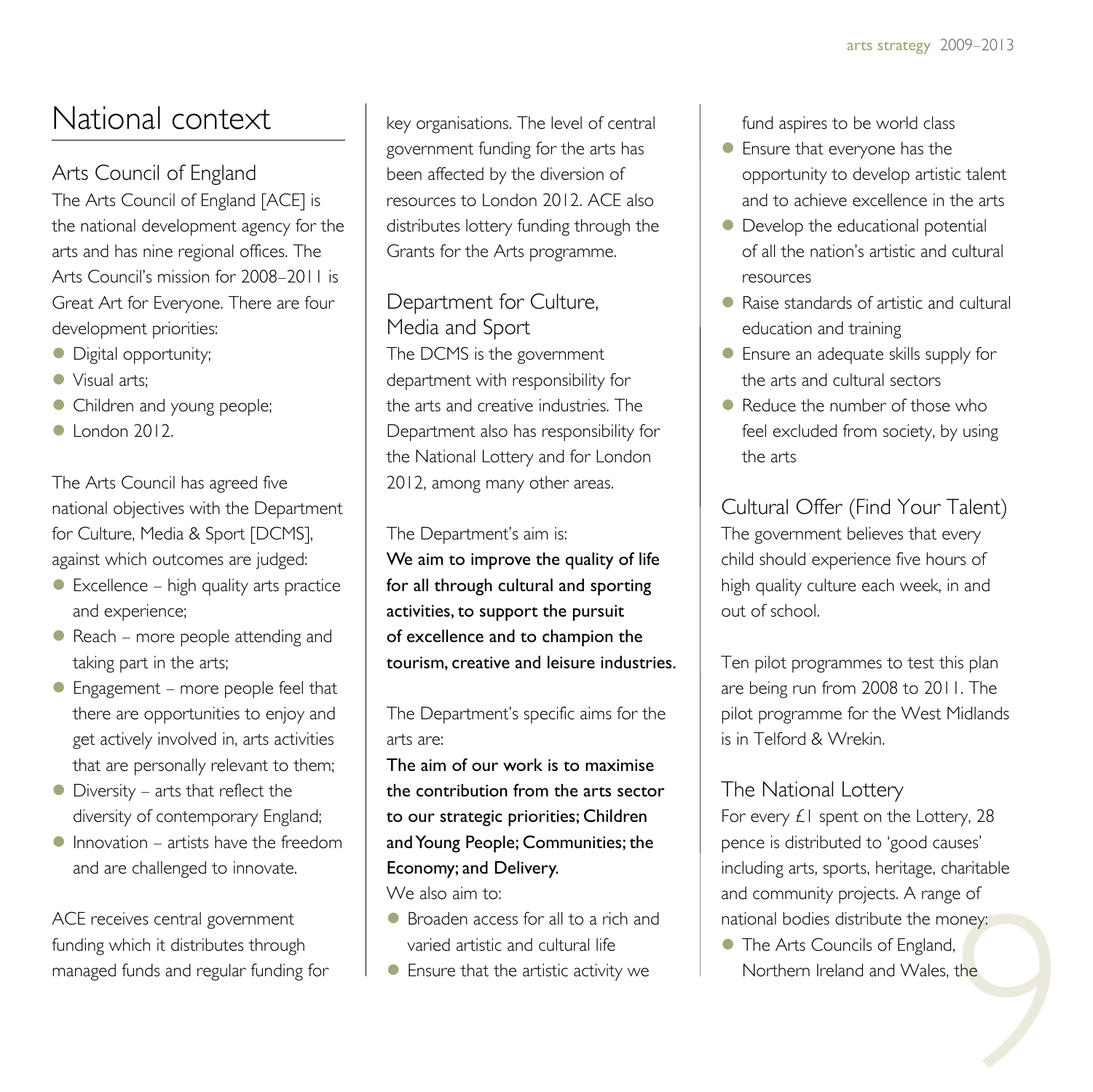UK Film Council, Scottish Arts and Scottish Screen;

- Awards for All (a small grants scheme funded by a number of the other distributors);
- Big Lottery Fund (for charitable and community projects);
- **Heritage Lottery Fund;**
- Millennium Commission (not open to grant applications);
- $\bullet$  NESTA the National Endowment for Science, Technology and the Arts (investing in innovation);
- The Olympic Lottery Distributor for London 2012 (not open to grant applications);
- **UK Sport and Sport England,** sportscotland, the Sports Councils for Northern Ireland and Wales.

The Arts Council of England distributes its lottery funding mainly through the Grants for the Arts and Awards for All programmes.

Grants for the Arts:

One-off (project) grants of between £1,000 and £30,000 for individuals or £1,000 to £100,000 for organisations, for arts projects lasting for up to three years.

• Awards for All:

• Awards for<br>
Grants of bet<br>
to organisatio<br>
enable people Grants of between £300 and £10,000 to organisations for projects that enable people to take part in art, sport, heritage and community activities, and projects that promote education, the environment and health in the local community.

## The Cultural Olympiad

Although London will be the host city for the 2012 Olympic Games, the Games will benefit the whole of the UK. The Cultural Olympiad aims to create a UK-wide celebration of the UK's diverse culture, starting in September 2008 and running through to London 2012.

The Cultural Olympiad incorporates three strands:

- **1.** Mandatory ceremonies;
- **2.** Major projects (most of these have already been identified);
- **3.** A UK-wide cultural programme.
- **4.** UK cultural programme

The Cultural Olympiad values are to:

- $\bullet$  Welcome the world (celebrating the UK's unique internationalism and cultural diversity);
- **•** Inspire and involve young people; and
- Leave a lasting legacy (for example through cultural and sports participation, audience development, cultural skills, capacity building, urban regeneration, tourism and social cohesion and international links).

Non-commercial cultural projects taking

place between September 2008 and September 2012 and reflecting the values of the Cultural Olympiad ( above) can apply to use the 'Inspire mark' on publicity materials and websites. The Inspire mark recognises that a project has been inspired by London 2012 and reflects the values of the Olympic and Paralympic Movements.

Projects must address at least 3 of the seven themes of the Cultural Olympiad:

- Bring together culture and sport;
- **Encourage audiences to take part;**
- Animate and humanise public spaces – through street theatre, public art, circus skills, live big screen sites;
- Use culture and sport to raise issues of environmental sustainability, health and well-being;
- **Honour and share the values for the** Olympic and Paralympic Games;
- **•** Ignite cutting edge collaborations and innovation between communities and cultural sectors; and
- $\bullet$  Enhance the learning, skills and personal development of young people by linking with London 2012 education programmes.

Advice about developing Cultural Olympiad projects is available from a network of Creative Programmers across the UK's regions. The Creative Programmer for the West Midlands is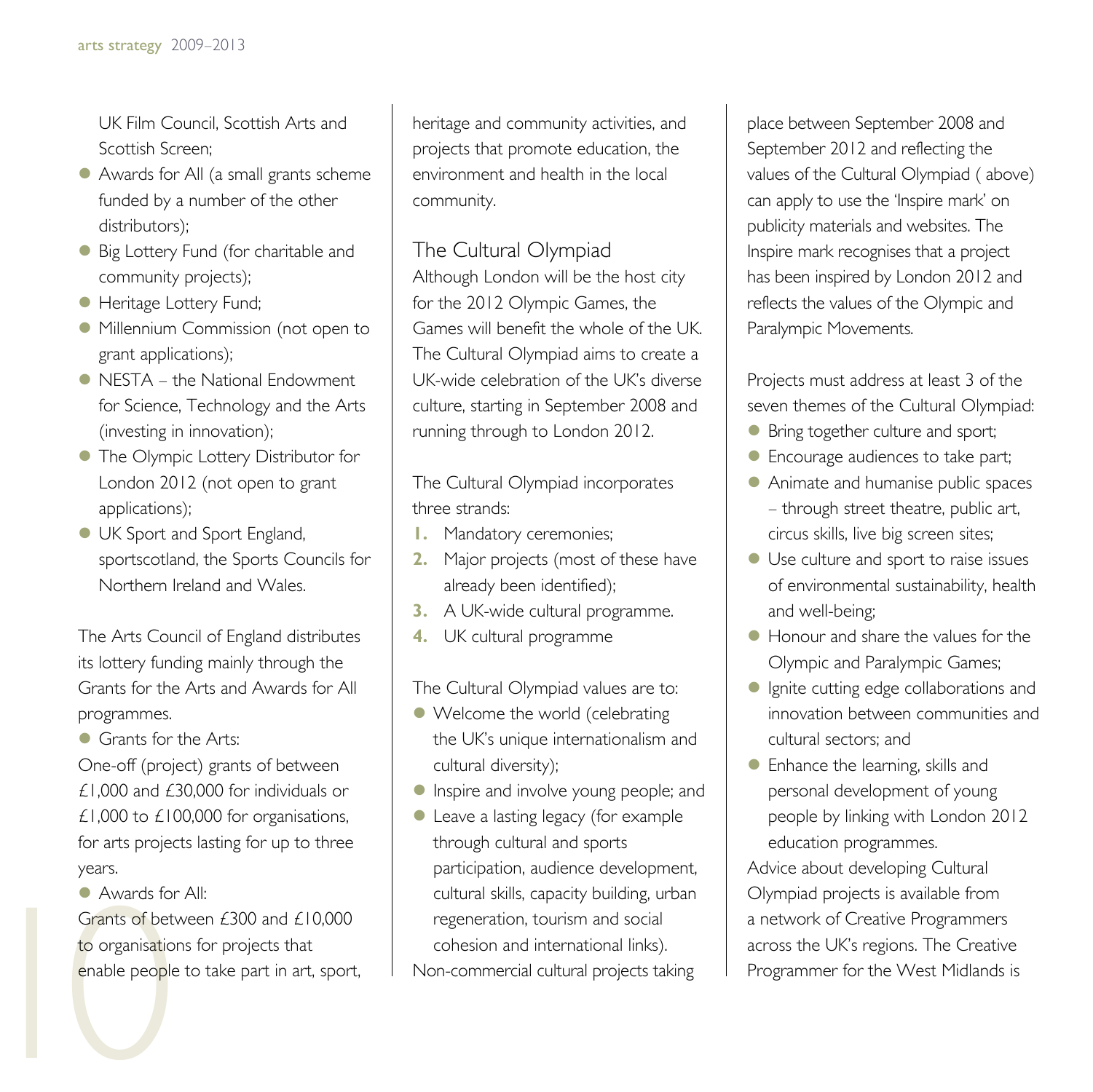Paul Kaynes, based at Arts Council England, West Midlands.

#### Artsmark

Artsmark is a national award scheme managed by Arts Council England that recognises schools with a high level of provision in the arts.

Five schools in Warwick District were awarded Artsmark in 2008: Artsmark gold:

North Leamington Community School & Arts College, Leamington Spa

#### Artsmark silver:

Campion School & Community College, Leamington Spa Kenilworth School & Sports College, Kenilworth Newburgh Primary School, Warwick

#### Artsmark:

St. Augustine's Catholic Primary School, Kenilworth

## NALGAO

The National Association of Local Government Arts Officers champions the provision and support for local arts, artists & creative industries of all types and kinds, professional, amateur & voluntary. NALGAO works through its members, many of which are local government arts & cultural officers.

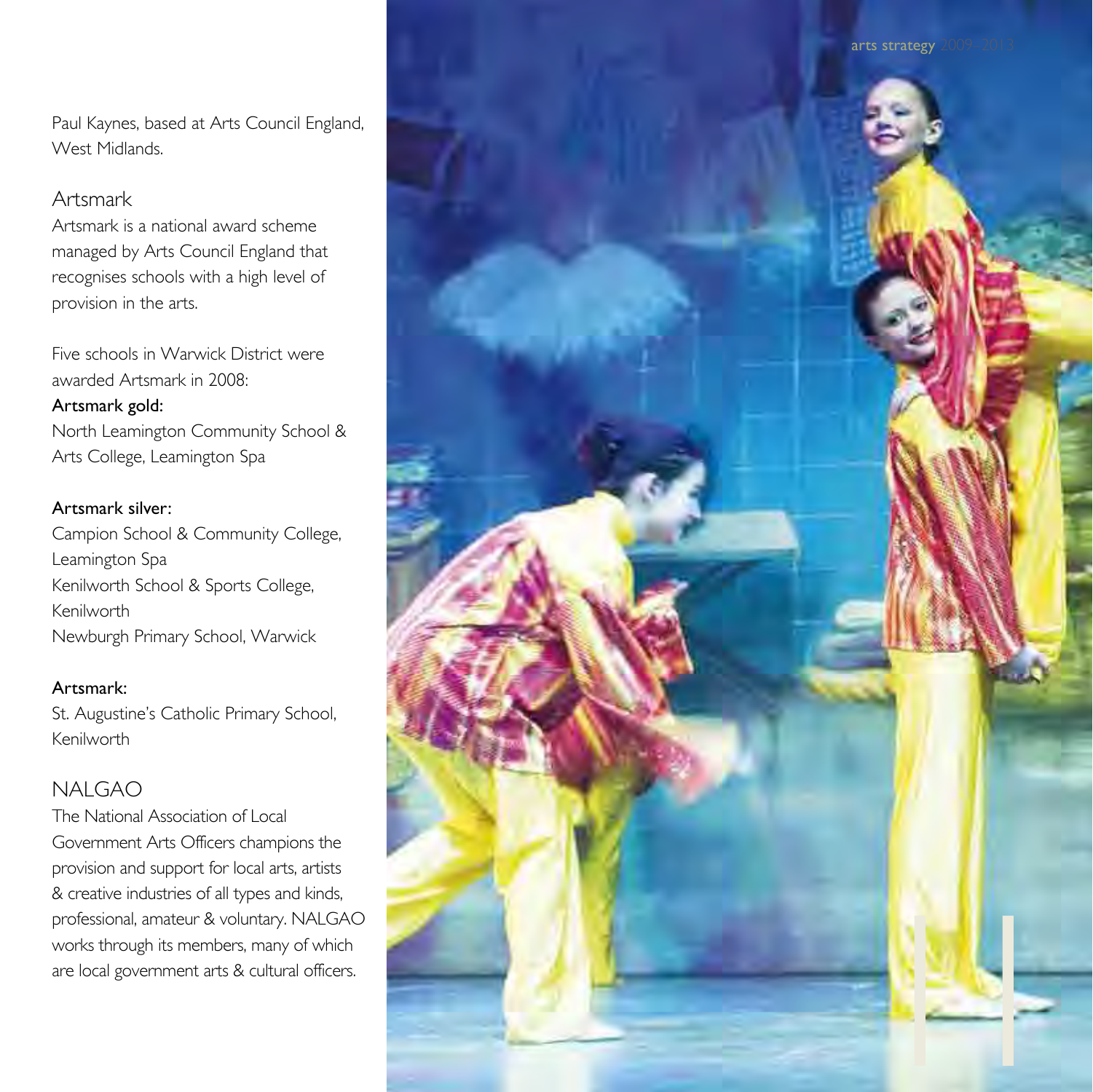

# Regional Context

# Arts Council of England, West Midlands

The Arts Council's office for the West Midlands is in Birmingham. ACE West Midlands provides regular funding to two organisations within the Warwick District: Live & Local and Motionhouse Dance Theatre.

Grants for the Arts awarded to the Warwick District totalled £164,707 in 2007/08. All grants were located within the Warwick and Leamington constituencies, suggesting a need for information and support in other parts of the District about how to access funding from the Arts Council.

Advantage West Midlands Advantage West Midlands is the regional development agency, and exists to 'lead the economic development of the West Midlands, working alongside a wide range of public, private and voluntary sectors partners to help our region to prosper'.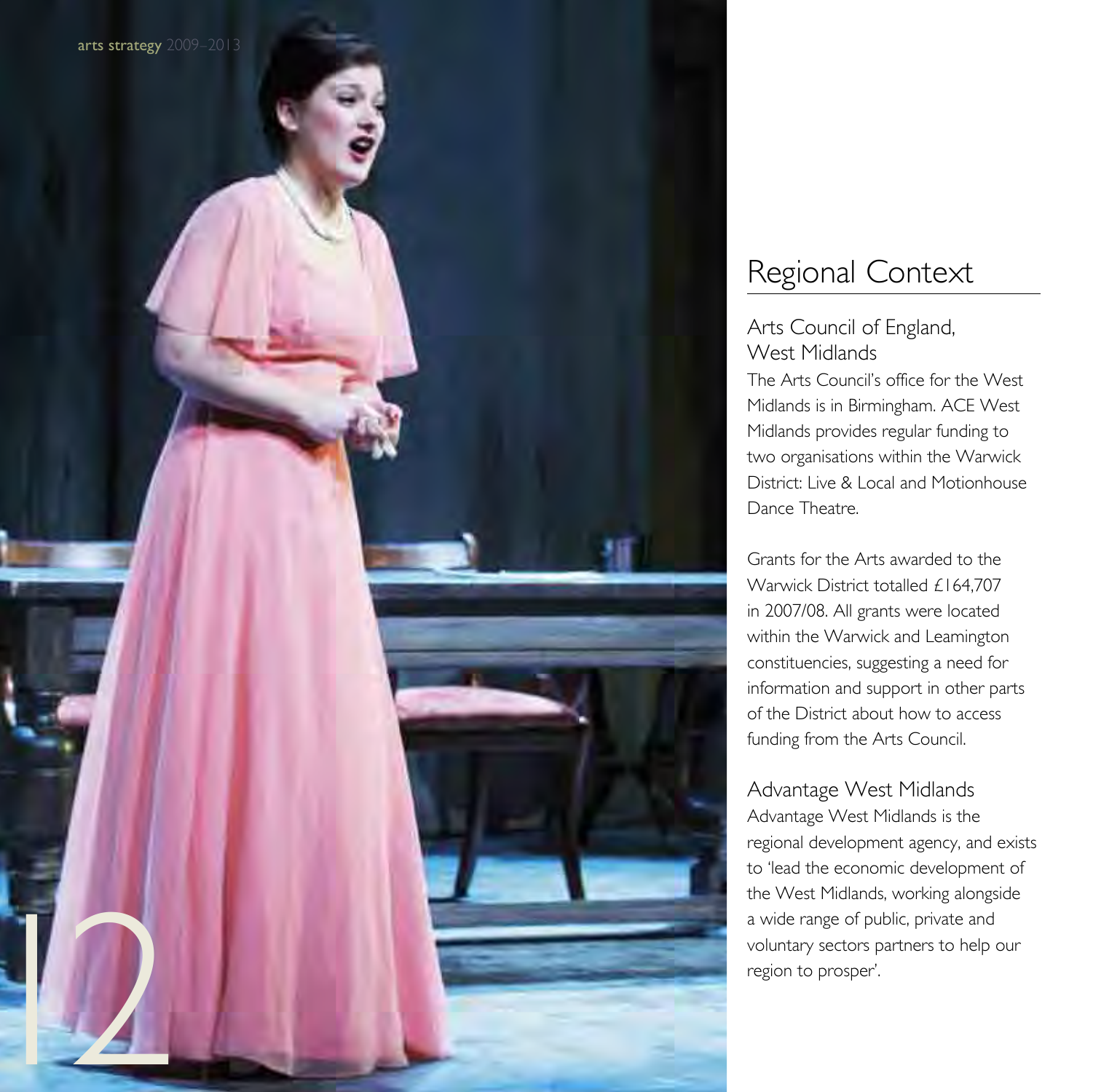# Coventry, Solihull & Warwickshire Partnership (CSWP)

CSWP is the sub-regional strategic partnership for the area, which 'unites all sectors of the area's economy, and seeks to ensure that they are all working together, and pulling in the same direction.'

# Coventry, Solihull & Warwickshire Sub-regional Arts Partnership

The CSW Arts Partnership is a grouping of local authorities that work together to collaborate on partnership initiatives, and share arts knowledge and resources, including funding agreements with 'key clients' working across the sub-region.

Working together has enabled the CSW Arts Partnership to develop a number of strategic arts initiatives benefiting the sub-region. NALGAO and ACE West Midlands have recently applauded the Arts Partnership as a model of good practice. The member authorities, which include Warwick District Council

have recently signed a new Partnership Agreement for 2009–2012.

#### CSW 2012

A number of partnerships, including a Cultural sub-group, have been set up to oversee activity in the sub-region in the lead up to London 2012. The Cultural group has issued some seed funding for arts projects in the area.

#### Warwickshire County Council

The County Arts Service provides a range of arts development resources including an online toolkit for arts projects, an arts contacts database, various Arts in Health initiatives and Social Inclusion & Arts grants, as well as advice, support and signposting to organisations and artists. There is a County Arts Policy in place.

The County Council also provides an Arts in Education team, a Youth Arts worker and the County Music Service.

Local Area Agreement Local Area Agreements are contracts

between central and local government and their partners to deliver the priorities of local people.

The Warwickshire Local Area Agreement 2008–2011 has the following key Themes or 'blocks':

- Stronger Communities
- Safer Communities
- Children & Young People
- Climate Change & Environment
- **Economic Development & Enterprise**
- **Healthier Communities & Older** People

or the Arts Arts development activity has the potential to contribute to the achievement of targets in most of the Local Area Agreement blocks listed above. It is strategically important that the Arts Strategy supports the delivery of these blocks because they will be a focus for local government activity. They have been taken into account when identifying the Key Themes, Strategic Aims and Objectives for the Arts Strategy Action Plan.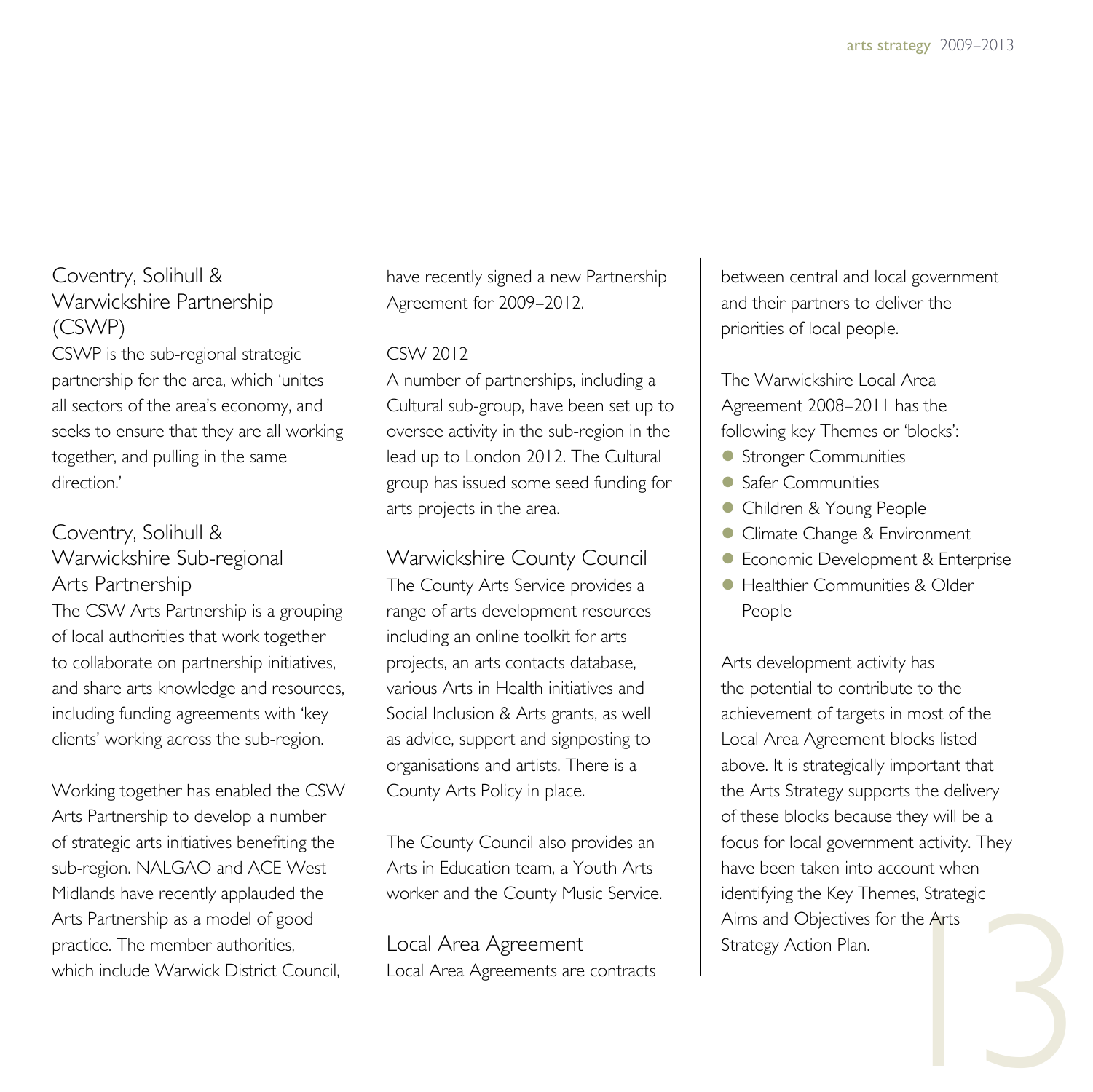# Local Context

## Warwick District Council Corporate Strategy

## The Corporate Strategy 2008–2011 identifies the following objectives:

- Leadership: Provide clear community leadership and effective management of resources whilst delivering responsive public services in an open and transparent manner
- **Housing: Improve housing services** efficiency to meet the housing need of the district
- Culture: Increase participation and attendance in the council's cultural offering
- **•** Environment: Provide high standards of environmental services across the district delivering a sustainable and quality environment
- Development: Creative thriving town centres, keep pleasant villages and make the district an attractive place to live and work
- **Communities: Promote safe, vibrant** and sustainable local communities
- Customers: Improve the efficiency of service delivery to the council's customers.

customers.<br>
Whilst the Ar<br>
has a clear rol Whilst the Arts Development service has a clear role in achieving the

Council's objectives under Culture, it also contributes to many of the Council's other objectives, particularly Development and Communities. This Arts Strategy aims to support the delivery of the corporate objectives. Warwick District Council's Chief Executive, Chris Elliott, is supportive of the Arts Development service and has helped to increase the cultural confidence of the District.

#### Warwick Partnership

The Warwick Partnership is the local strategic partnership (LSP) for the District. It brings together the public, private, community and voluntary sectors to ensure that these services are working in a complementary and supportive way to improve local quality of life. The LSP includes a theme group specific to the cultural sector. The Warwick Partnership published Warwick District 2020, the Community Plan for the District from 2005 to 2020. This will be superseded by the Sustainable Community Strategy to be published at the end of 2008.

# Warwick District Arts Consortium

The Arts Consortium includes representatives from a number of arts organisations and groups within the

district, as well as individual artists. The Consortium meets approximately quarterly, providing an opportunity for the arts community to share information and discuss key issues. Consortium members pay an annual fee for their membership. This membership fund is intended to support strategic development and training for the Consortium.

# Town Centre Managers

Town Centre Managers are now in place in Warwick, Leamington Spa and Kenilworth. These posts work in partnership with other agencies to take forward initiatives and activities that benefit and promote the District's town centres.

# Business Improvement Districts (BID)

Business Improvement Districts seek to deliver improved services in a defined area of a town. This is financed by an increase in business rates for the businesses in that area. The businesses then decide how best to improve their trading environment by agreeing on a range of projects and services that will take place over a specific period of time. A BID is now in place in Leamington Spa and under consideration for Warwick and Kenilworth.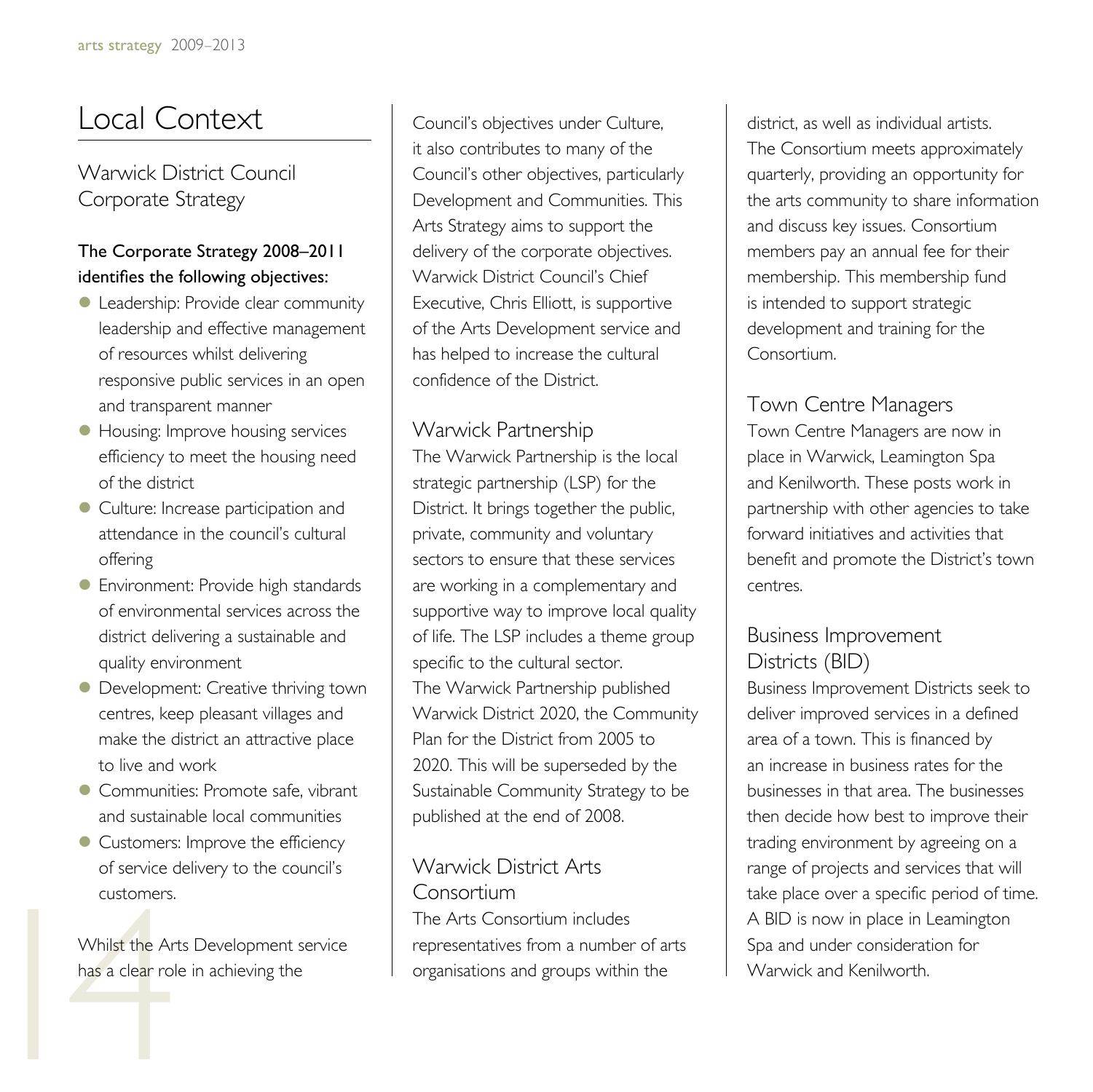South Warwickshire Tourism (Shakespeare Country) Shakespeare Country is a not-forprofit business partnership, set up by the private and public sectors in South Warwickshire, to market and develop tourism within the area.

The company provides a range of marketing and visitor services on behalf of its members and runs the Tourist Information Centre at the Royal Pump Rooms in Leamington Spa. Members include attractions, shops, accommodation providers, restaurants and transport services. The aim is to generate more tourism business for the area.

The company offers a free accommodation booking and conference venue finding service, plus a range of free information on what to see and do in South Warwickshire.

# Central Warwickshire Villages LEADER programme

LEADER is an EU programme to support grassroots-led rural development, to which multi-sector partnerships can bid for initiatives to be delivered by Local Action Groups. The current LEADER programme is part of the 2007–2013 Rural Development

Programme England, managed in the West Midlands by Advantage West Midlands.

A bid was submitted to Advantage West Midlands in January 2008 from the Central Warwickshire Villages LEADER partnership, fronted by Garden Organic, working with Warwickshire County Council and covering the rural parishes of Rugby Borough and Warwick District. This proposal was invited to progress to full bid stage and a Central Warwickshire Villages bid to secure £1.5m funding is being prepared for submission in December 2008. The programme will be delivered over three to four years and will provide seed funding for local projects that fall into the following broad categories:

- $\bullet$  Events and activities that encourage communities to come together to create artworks and performance;
- $\bullet$  Support for communities to develop their own local food production through community gardens;
- Developing links between communities and the land based industries in and around them.

At the time of writing the Arts Strategy, innovative ideas for projects falling into the above categories were being sought for inclusion in the bid.

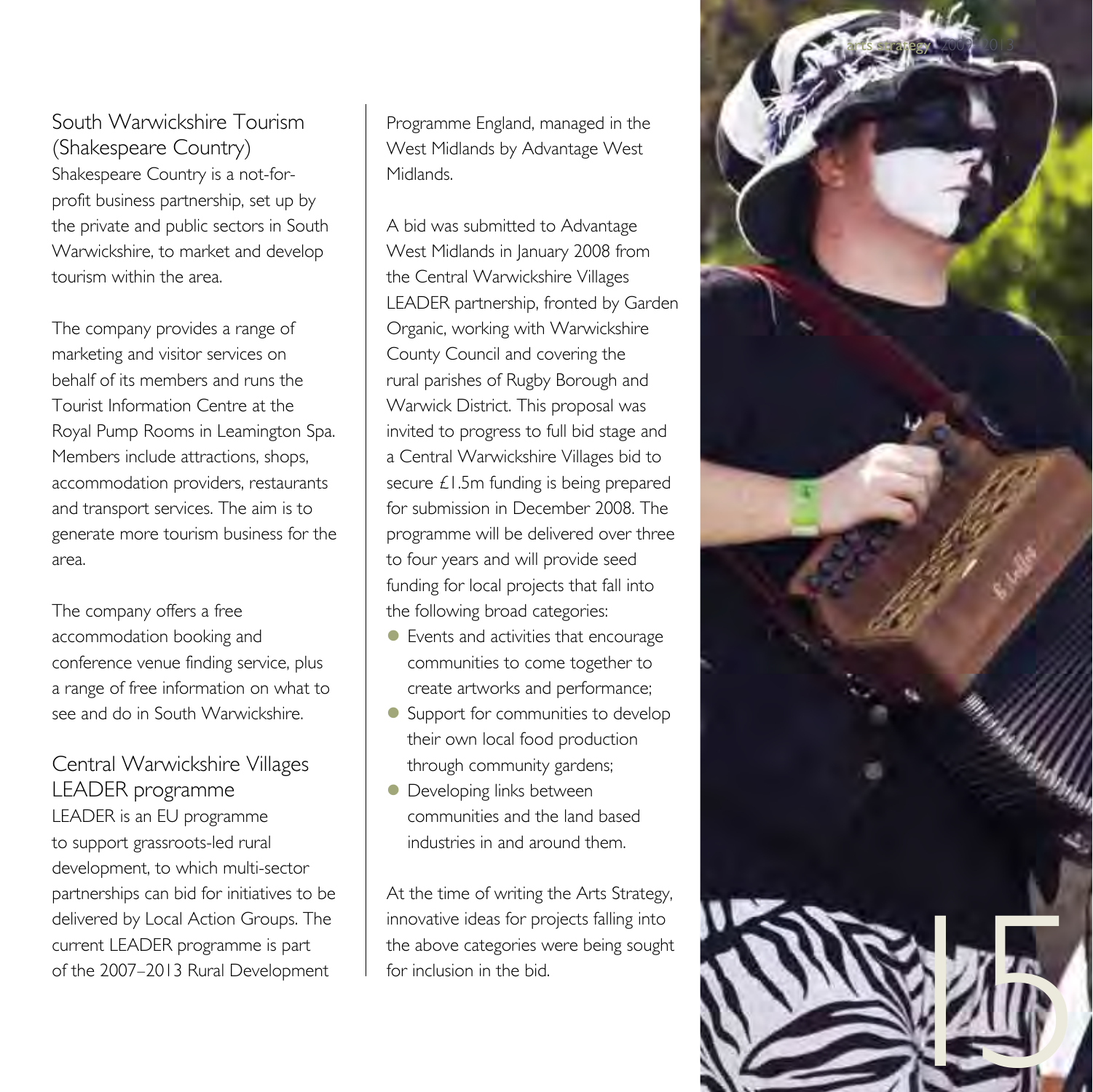# About the district

The district has three main centres of population: Warwick; Royal Leamington Spa and Whitnash; and Kenilworth. The remainder of the District is largely rural, but the cities of Coventry and Birmingham are within comfortable travelling distance. The M40 and A46 run through the district, providing convenient commuting. The District is bordered by the Borough of Rugby to the east; the city of Coventry and Solihull Metropolitan Borough to the north; and the District of Stratford-upon-Avon to the south and west.

The District's population is expected to expand over the next few years. An estimated 90 hectares of land for employment uses and land for 10,800 new homes is needed before 2026.

new homes is needer<br>
The wards of Bruns<br>
Willes (all in Leamin<br>
All in Leamin<br>
All in Leamin<br>
All in Leamin The wards of Brunswick, Crown and Willes (all in Leamington Spa) rank

among the 30% most deprived wards in England2 . Otherwise, there is no significant urban or rural deprivation.

## Population Statistics Warwick District has a population of 134,600<sup>3</sup>. Residents are aged as follows:

- 63.7% of the District's population are of 'working age'4 ;
- $\bullet$  17.1% are under 16;
- $\bullet$  19.1% are aged 60+ (females) / 65+ (males).

The number of children under 16 is slightly lower than the national average, but the results are otherwise typical of the national age profile.

85.4% of the District's population are White British. Other key ethnic groups include Asian/Asian British people (5.2%) and 'Other White' groups  $(3.7\%)^5$ . The District is home

#### 2 Source: IMD 2004

3 Source: Warwickshire Observatory, mid-2007 estimates

4 16–59 for females, 16–64 for males. Source: Warwickshire Observatory, mid-2007 estimates to growing Portuguese and Eastern European communities.

The 2001 Census recorded that the District has a significant Sikh population (3.37% compared to 0.67% nationally) but a significantly lower than average Muslim population (0.5% compared to  $3.1\%$  nationally)<sup>6</sup>.

92.65% of residents rated their health as 'good' or 'fairly good'. This was higher than the national average<sup>7</sup>.

The number of economically active residents is higher than average and residents were statistically well educated – in 2001, the number of people qualified to degree level was 29.04% compared to 19.9% nationally. The percentage of households with their own car was also higher than the national average.

5 Source: Warwickshire Observatory, mid-2007 estimates

- 6 Source: 2001 Census
- 7 Source: 2001 Census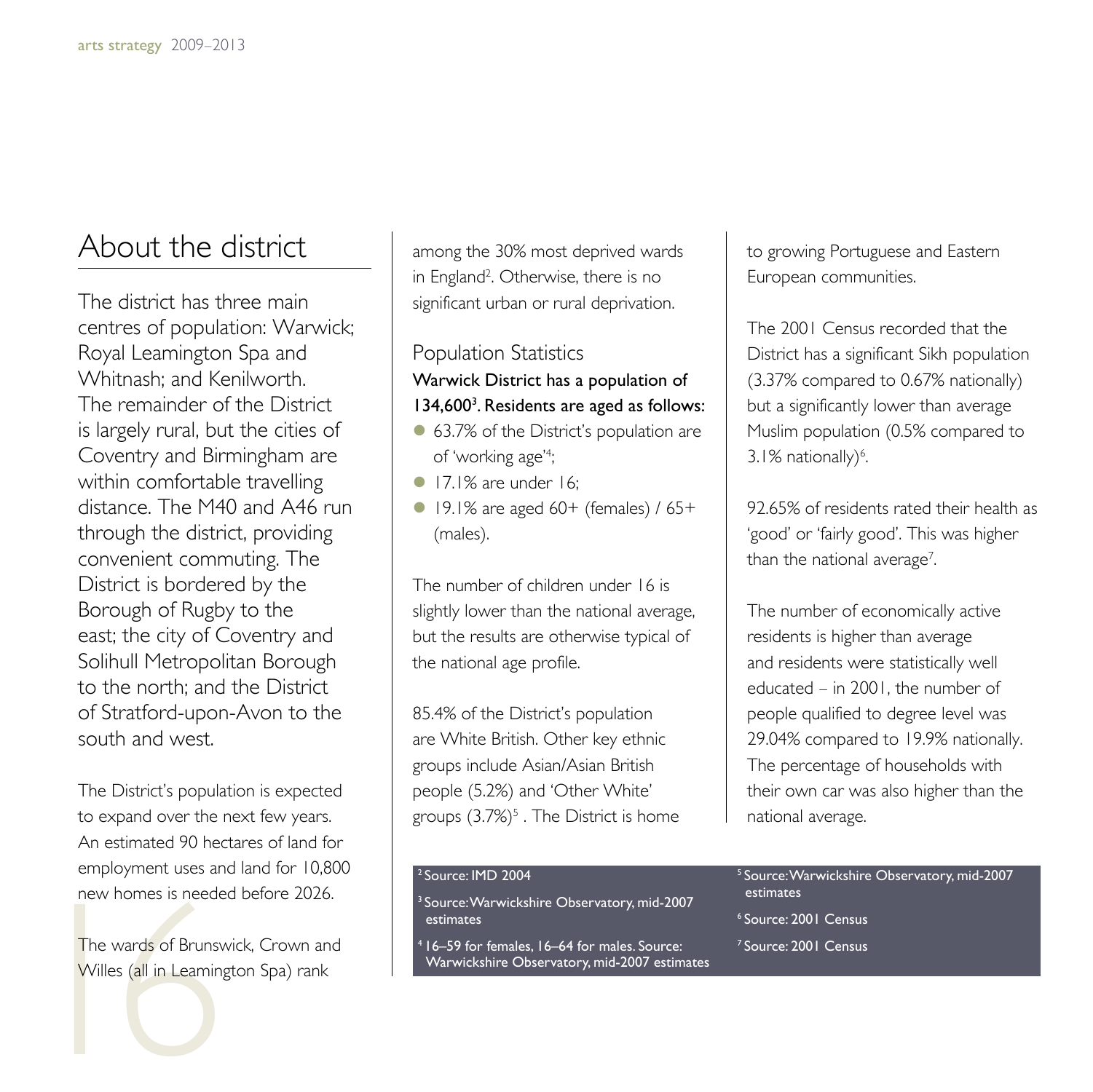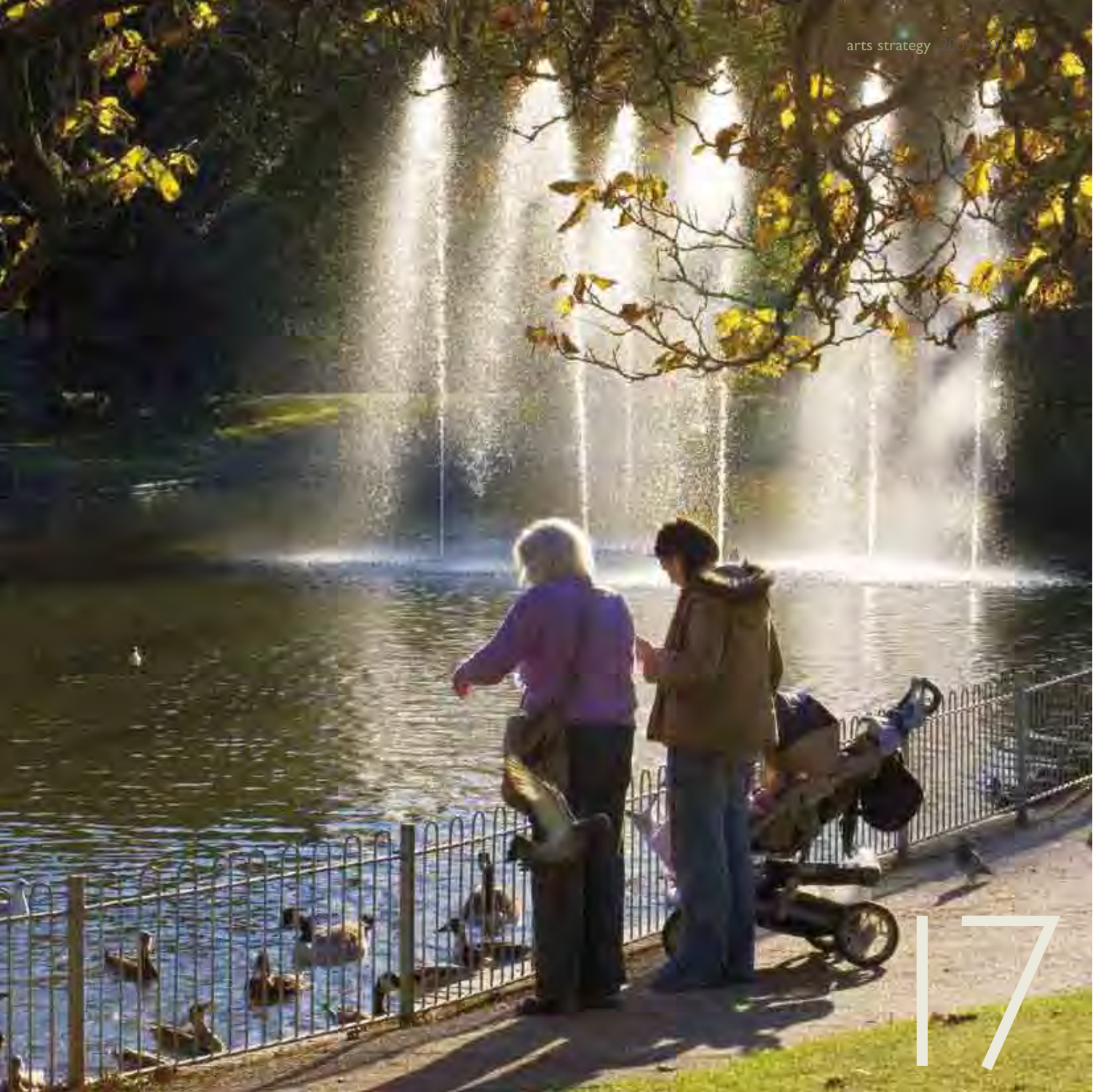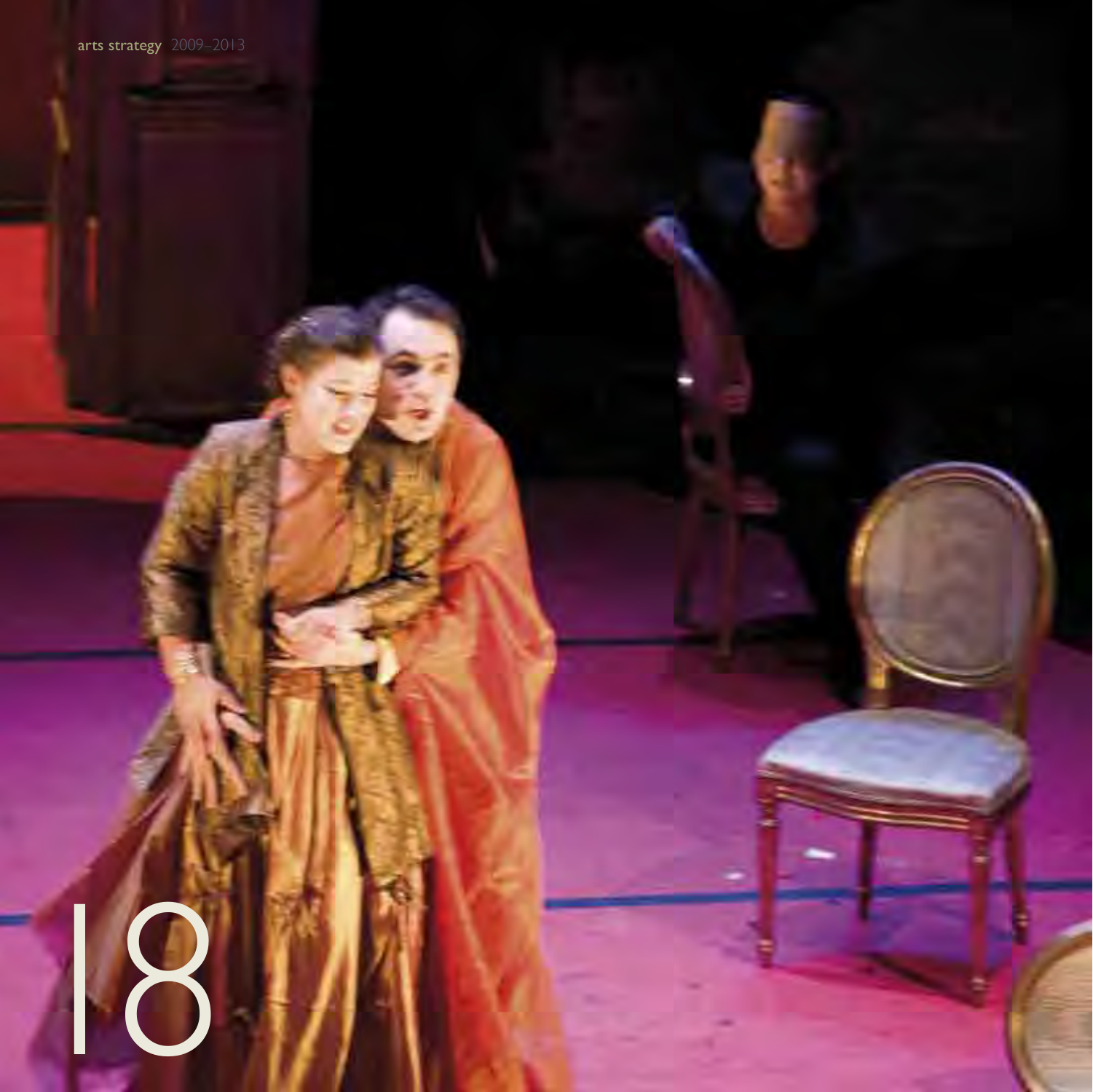# The local arts scene

Warwick District is culturally rich and has a vibrant and active local arts community together with a confident and high profile professional arts sector. The District is proud of its cultural heritage and boasts a high level of arts provision. It compares well to other areas. Music and visual arts are particularly strong. There are also a large number of annual cultural festivals.

The District Council's commitment to and investment in the arts has been important in maintaining this excellent level of arts provision.

Activity that is currently less well developed includes grass roots community work with hard to reach groups, including black and minority ethnic communities; public art as a strategic area of work; innovation and risk within the arts; and monitoring and evaluation of arts activity.

#### Key venues

The Royal Spa Centre in Leamington Spa was built in 1972 and seats 794 people. The Centre presents a varied programme of mainstream (middle of the road) professional entertainment, mainly 'one-nighters'. The Centre also acts as a community facility and is regularly hired by local organisations for exhibitions, annual shows, speech days, meetings and conferences, concerts and musicals, schools productions and so forth. The Royal Spa Centre has a database of 58,000 attenders and draws almost half (49%) of its audiences from outside the District. The Royal Spa Centre is owned and operated by Warwick District Council.

The Assembly opened in Leamington Spa in 2008. It is a contemporary music venue with a capacity of 1,000 standing (500 seated). The art deco building has undergone an exceptional £4million refurbishment with interior design by Laurence Lewellyn Bowen. The Assembly has a youth focus and intends to act as a training facility for young people wishing to work in the music industry. It is an independent, privately owned and run facility.

The Royal Pump Rooms at Leamington Spa incorporates the Leamington Spa Art Gallery & Museum as well as a library, Tourist Information Centre, public assembly rooms available for hire (used for public and private events, including arts activity), and a café. The

Art Gallery & Museum in the Royal Pump Rooms are run by Warwick District Council and present professional exhibitions and community/education programmes.

Warwick Arts Centre is situated just outside the boundaries of the District, at (and owned by) the University of Warwick, on the outskirts of Coventry. Warwick Arts Centre incorporates a concert hall, two theatres, a cinema, gallery, and conference room as well as hospitality suites, a restaurant, cafe, shops, and two bars. It is the largest Arts Centre in the Midlands and presents a varied contemporary arts programme.

Warwick Castle, a major tourist attraction, is in the District and is privately managed by Merlin Entertainments Group. Kenilworth Castle, another of the District's key attractions, is managed by English Heritage.

Final<br>
Indian as well as<br>
the Spa Centre<br>
provides a varied<br>
The Spa Centre<br>
Spa Centre<br>
Spa Centre<br>
The Spa Centre<br>
The Spa Centre<br>
The Spa Centre<br>
Spa Centre<br>
The Spa Centre<br>
The Spa Centre<br>
The Spa Centre<br>
The Spa Centr During the consultation process for the Arts Strategy, many stakeholders expressed a desire for a major concert hall locally. However, the district is well situated for access to major venues in Coventry and Birmingham as well as Warwick Arts Centre. The Spa Centre is a large venue and provides a varied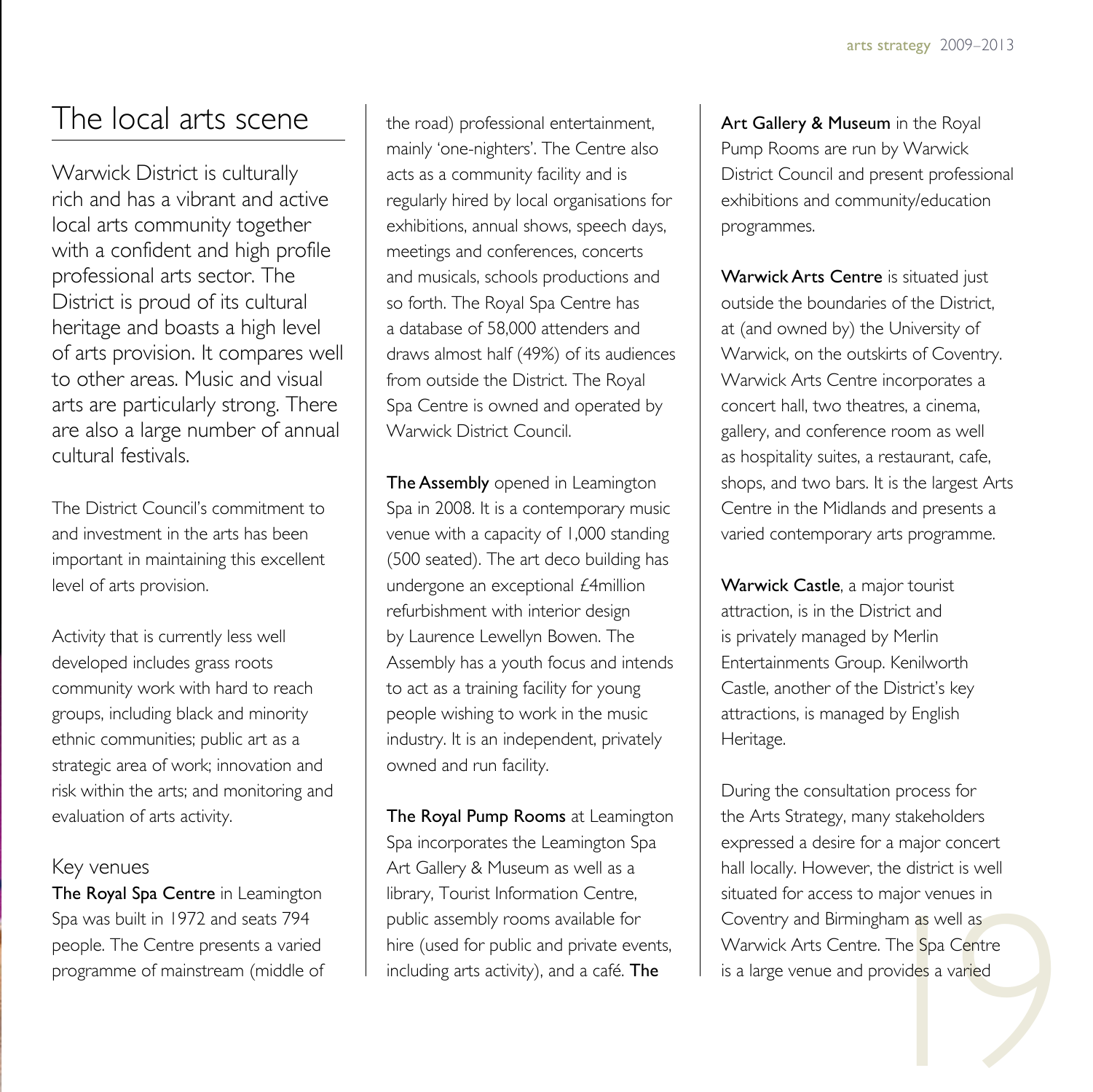programme of mainstream arts and entertainment as well as the opportunity for community hire. The area is, in fact, well served by large-scale venues and it is extremely unlikely that funding could be justified to support a new major concert hall locally. The Arts Strategy Action Plan does, however, propose an audit of venues and facilities in the District, to increase awareness of what is available. This should include the schools, churches and community halls where much valued arts activity takes place.

## Cultural Quarter

hire charges, these are<br>have been resolved. H<br>is on the upper floor<br>some access issues. The A Cultural Quarter for the area is being developed in south Leamington, with its hub at Spencer Yard. Phase 1 of the works has included the creation of a large courtyard area with refurbished buildings housing a number of arts organisations including Motionhouse Dance Theatre, Hybrid Arts, Leamington Studio Artists, Sez-U and Heartbreak Productions. There is also a large hall (North Hall) available for hire for arts activities, with bookings managed by Heartbreak Productions. Although there were some issues over hire charges, these are now believed to have been resolved. However, the hall is on the upper floor and does present some access issues. The dance studio

within the Motionhouse offices is also available for hire.

Advantage West Midlands has made an offer of funding for Phase 2 of the redevelopment works, although some details were still under negotiation at the time of writing. This will include redeveloping the former church on Spencer Street (at the entrance to Spencer Yard) to house the Loft Theatre and offer space for use by other arts groups. The site currently occupied by the Loft Theatre will be redeveloped for retail, office and creative industry space.

The Cultural Quarter and the redevelopment of Spencer Yard present exciting arts opportunities and potential for the area. However, the site currently suffers from poor public access, signage and lighting, and a lack of public information/understanding about what the Cultural Quarter is and its potential benefits to the area. The Arts Strategy Action Plan suggests a number of steps that might be taken towards addressing these issues.

Phase 2 of the work on the Cultural Quarter is being led by Warwick District Council working in partnership with The Loft Theatre Company and City

Spirit Developments, with funding from Advantage West Midlands.

In nearby Court Street, Warwick District Council is renovating railway arches as part of a Creative Arches business space project, again largely funded by Advantage West Midlands. There is potential for the two projects to complement one another.

Regeneration projects in other parts of the District include the possibility of developing a Civic and Arts Centre in Kenilworth.

## Theatre

Playbox Theatre is a professional company providing skills development and participation in the performing arts for children and young people, including the Dream Factory, a purpose-built performance centre in Warwick exclusively for young people.

Heartbreak Productions is a professional touring theatre company based at Spencer Yard in Leamington Spa and specialising in open-air performance.

Also based at Spencer Yard, Sez-U Community Theatre is a professional participatory arts organisation creating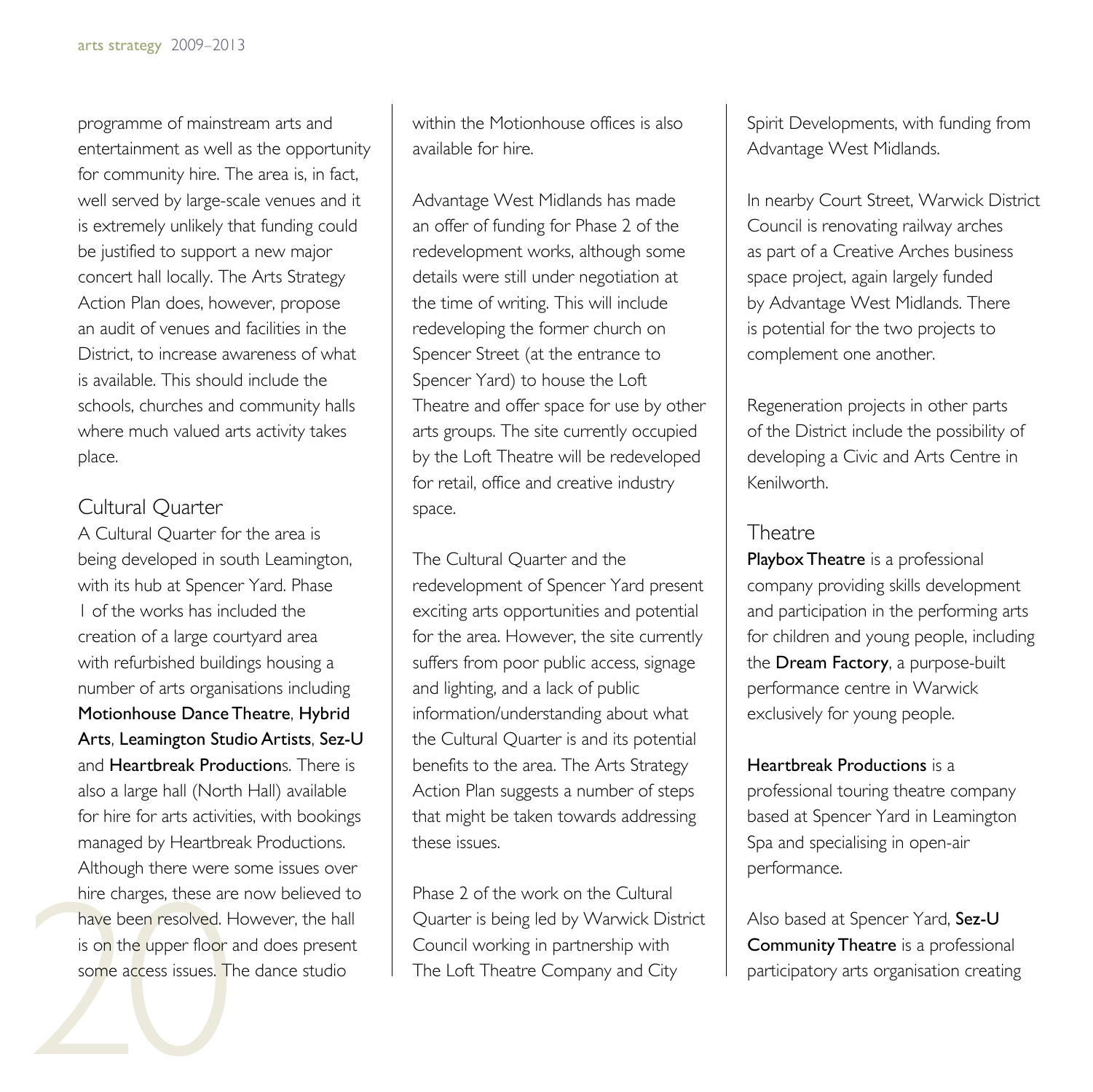new work with adults in the community.

Bridge House Theatre is located at Warwick School and presents professional and amateur music and theatre. A theatre is also being built as part of the new North Leamington School, currently under construction.

Both the Priory Theatre and the Talisman Theatre & Arts Centre in Kenilworth are run by their members and present their own amateur dramatic productions, as does the Loft Theatre in Leamington Spa. All these theatres occupy their own premises. The Loft Theatre will be moving to the former United Reform Church building as part of Phase 2 of the Cultural Quarter development in Spencer Yard, Leamington Spa.

Professional theatres are situated nearby in Stratford-upon-Avon (Royal Shakespeare Theatre, Swan Theatre) and Coventry (Belgrade Theatre).

#### Music

Armonico Consort is a professional choir based in Warwick. Armonico also has its own orchestra, opera company, education programme and the AC Academy (a children's choir). The organisation presents 60 concerts a year all over the world.

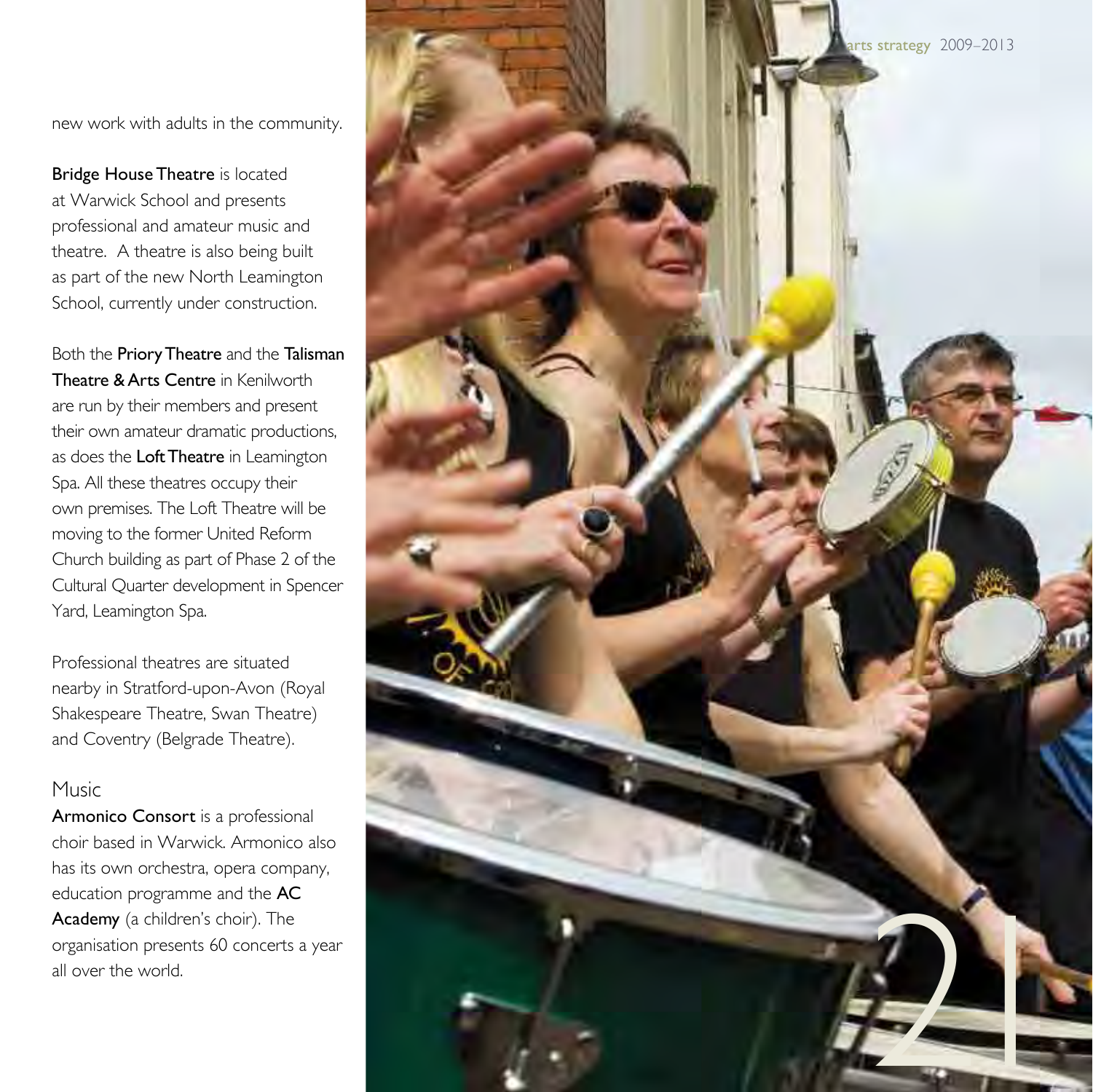

#### Warwick Music Live organises the Warwick International Festival .

Leamington Music organises performances of international chamber music and early music in Warwick District, North Warwickshire, Rugby and Stratford. It aims to 'maintain Leamington and district as a musical centre dedicated to promoting excellent music.'

The District boasts a significant number of amateur, semi-professional and professional music societies. The Warwick District Music Promoters' Forum has over 80 member groups, and produces the 'Music to Your Ears' events guide three times a year, and an 'anti-clash' diary for promoters.

## Dance

The District is home to Motionhouse Dance Theatre, a nationally acclaimed contemporary dance company based in Spencer Yard, Leamington Spa. Motionhouse creates innovative work for middle scale touring and for performance in public places and spaces, including street festivals, large-scale dance spectacles and site-specific events. Motionhouse also delivers an extensive education and participation programme for all ages and abilities.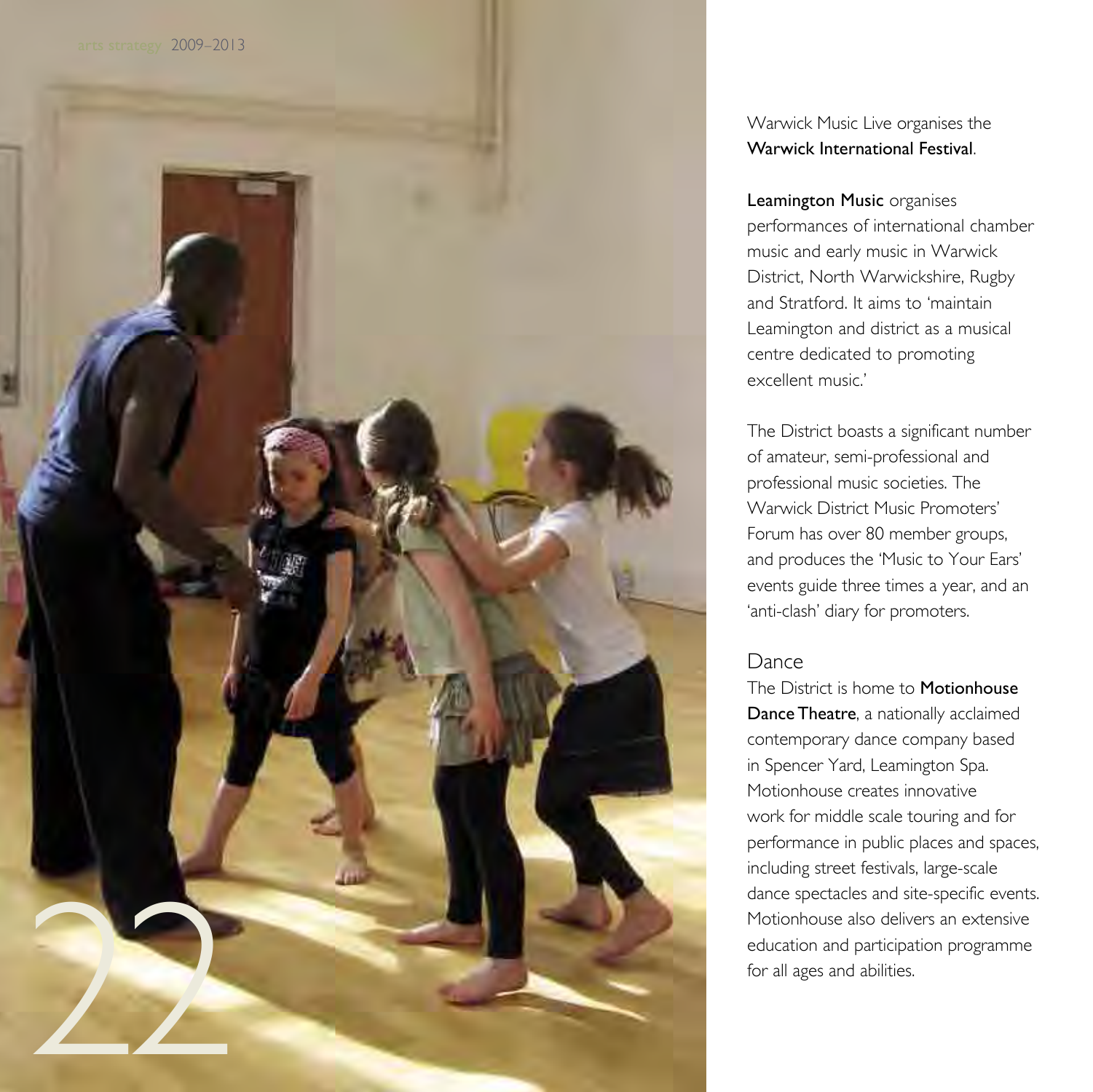There are a number of dance schools and studios within the District.

Dancescape is the sub-regional dance development programme and has proved extremely successful. It is currently project funded through Grants for the Arts and by the County and District Councils, but is expected to become self-sustaining by 2009, when it may apply for Key Client status through the CSW Arts Partnership.

Visual arts, crafts, & photography The biennial Warwickshire Artsweek, an open studios event, provides an opportunity for artists, makers and art groups within the district to promote their work. The District is well represented within this countywide event, with 67 exhibitors (out of a total 147) in Artsweek 2008.

Professional exhibitions are shown at the Art Gallery & Museum in the Royal Pump Rooms, Leamington Spa and just outside the district at Rugby Art Gallery & Museum, as well as in private (commercial) galleries. Warwick District Council's former Art Gallery on Avenue Road, Leamington Spa, is still in use as a local exhibition space, managed by Community Arts Workshop, although this is a

temporary arrangement. There are a number of community venues available for hire by groups wishing to exhibit; the District Council can advise on suitable venues.

There are a number of art societies operating in the District, including Leamington Studio Artists and the Leamington Spa Photographic Society. The Elephant Wash photography project in Leamington Spa has been initiated by the Spencer Yard artist in residence (see below) and is ongoing until 2009.

Film, media and digital arts Mainstream cinema is available at the Apollo in Leamington Spa. Some arthouse film is screened in the Royal Spa Centre's 200-seat Royal Cinema, and arthouse cinema is also screened at the Warwick Arts Centre just outside the District.

Leamington Spa Art Gallery & Museum in the Royal Pump Rooms currently hosts a weekly 'Thursday Flickers' event for local film and video makers to showcase their work.

The area is home to a significant number of digital media and gaming companies with national and

international profile, such as Blitz Games Studios.

Hybrid Arts offers vocational education and training programmes for young people (particularly those 'outside the system' or not in education, employment or training) in music technology, filmmaking, digital arts, graphic and web design and animation. Touch Radio 107.3fm, a new local radio station, was launched in 2008. The wealth of historic buildings in the area (approximately 1,500 listed buildings) makes it a desirable film location, and TV series including Pride and Prejudice and Moll Flanders have been filmed in the District.

#### Artist in residence

The artist in residence at Spencer Yard for 2007-2009 is Anand Chhabra. Anand is a photographer and visual artist and has been working with the local community, and particularly minority ethnic groups, to increase engagement with the arts and between Spencer Yard residents and the local community. At the time of writing, no resources had been identified to extend the artist in residence role after 2009.

#### Literature

e to an annual The District is home to an annual